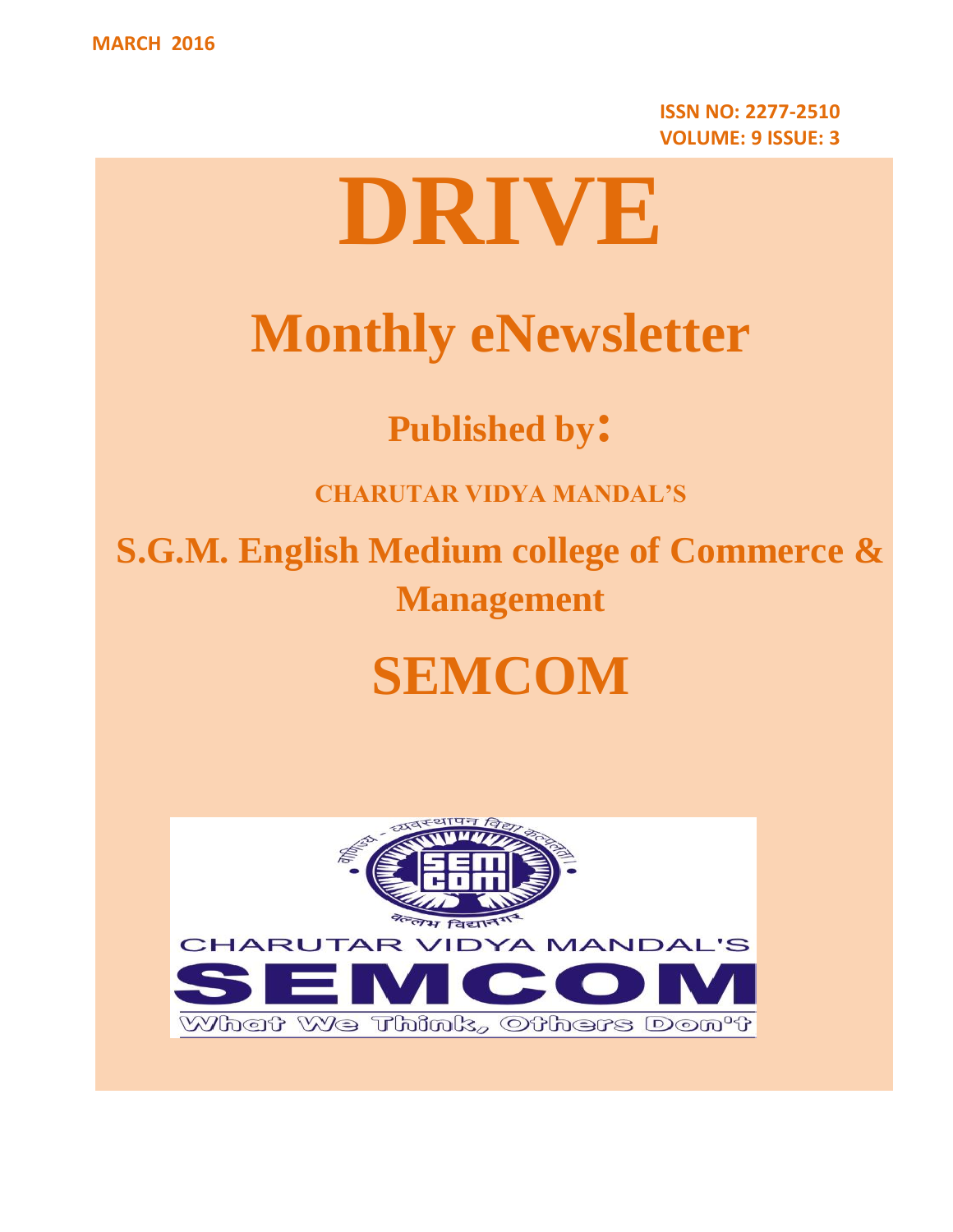VISION: *To contribute to the societal enrichment through quality education, innovation and value augmentation.*

MISSION: *To build up a competitive edge amongst the students by fostering a stimulating learning environment.*

DREAM: *To establish a unique identity in the emerging global village.*

#### GOALS:

- *To focus on integral development of students.*
- *To offer courses and programs in tune with changing trends in the society as a whole.*
- *To update the curriculum as per the need of the business and industry.*
- *To create unique identity in the educational world at the national as well as international level.*
- *To institutionalize quality in imparting education.*
- *To incorporate innovations on a continuous basis in the entire process of education at institutional level.*
- *To create platform for the students for exhibiting their talent and for development of their potentials.*
- *To generate stimulating learning environment for students as well as teachers.*
- *To build cutting edge amongst the students to withstand and grow in the competitive environment at the global level.*

#### The overall mission is reinforced by the Punch Line

# "What We think, Others DOn't".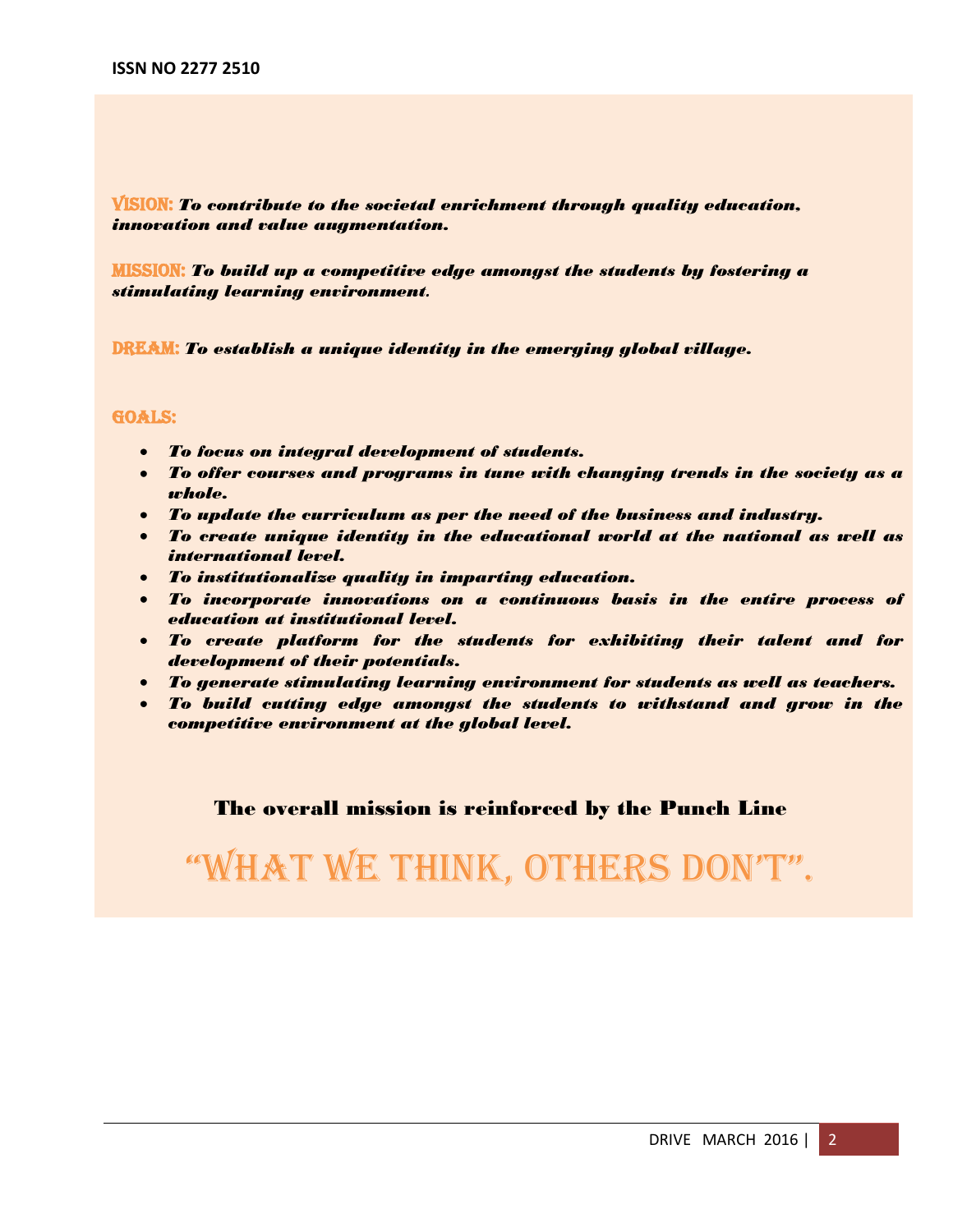# **CONTENTS**

| Pg.4         | <b>From Chief Editor's Desk</b><br>Dr Nikhil Zaveri<br>Director & Principal,<br><b>SEMCOM</b> |
|--------------|-----------------------------------------------------------------------------------------------|
| <b>Pg. 5</b> | <b>IQAC CORNER</b>                                                                            |
| Pg.9         | <b>ARTICLE</b>                                                                                |
| <b>Pg.10</b> | <b>SEMCOM IQAC Updates</b><br><b>Editorial Board, DRIVE</b><br><b>SEMCOM</b>                  |
| Pg.13        | <b>FINTELLIGENCE</b><br>DR. KAMINI K. SHAH<br><b>ASSISTANT PROFESSOR</b><br><b>SEMCOM</b>     |
| Pg. 15       | <b>SEMANTIC WEB</b><br>DR. NEHAL DAULATJADA<br><b>ASSISTANT PROFESSOR</b><br><b>SEMCOM</b>    |
| Pg.17        | <b>ARTICLE</b><br>DR. ANKUR AMIN<br><b>ASSISTANT PROFESSOR</b><br><b>SEMCOM</b>               |
| Pg. 18       | <b>ARTICLE</b><br><b>DR. REENA DAVE</b><br><b>ASSISTANT PROFESSOR</b><br><b>SEMCOM</b>        |
| Pg.19        | <b>COMMUNICARE</b><br>DR. NISHRIN PATHAN<br><b>ASSISTANT PROFESSOR</b><br><b>SEMCOM</b>       |

| Pg. 20       | <b>MY VOICE</b><br>MR. SUNIL CHAUDHARY<br><b>ASSISTANT PROFESSOR</b><br><b>SEMCOM</b>           |
|--------------|-------------------------------------------------------------------------------------------------|
| Pg. 21       | <b>ACCOUNTING AURA</b><br><b>MR. PRATIK SHAH</b><br><b>ASSISTANT PROFESSOR</b><br><b>SEMCOM</b> |
| <b>Pg.22</b> | <b>ARTICLE</b><br>DR. KAMLESH VAISHNAV<br><b>ASSOCIATE PROFESSOR</b><br><b>SEMCOM</b>           |
| Pg. 25       | <b>ARTICLE</b><br><b>JUSTIN JOHN</b><br>TRAINFF ADHYAPAK SAHAYAK<br><b>SEMCOM</b>               |
| Pg. 26       | <b>ARTICLE</b><br>MR. VISHNUKUMAR TERAIYA<br>TRAINFF ADHYAPAK SAHAYAK<br><b>SEMCOM</b>          |
|              |                                                                                                 |

#### **Editorial Board:**

| Dr. Nikhil Zaveri    | <b>Chief Editor</b>     |
|----------------------|-------------------------|
| Ms. Nishrin Pathan   | <b>Managing Editor</b>  |
| Ms. T. Hepzibah Mary | <b>Executive Editor</b> |
| Ms. Reshma Pathak    | <b>Technical Editor</b> |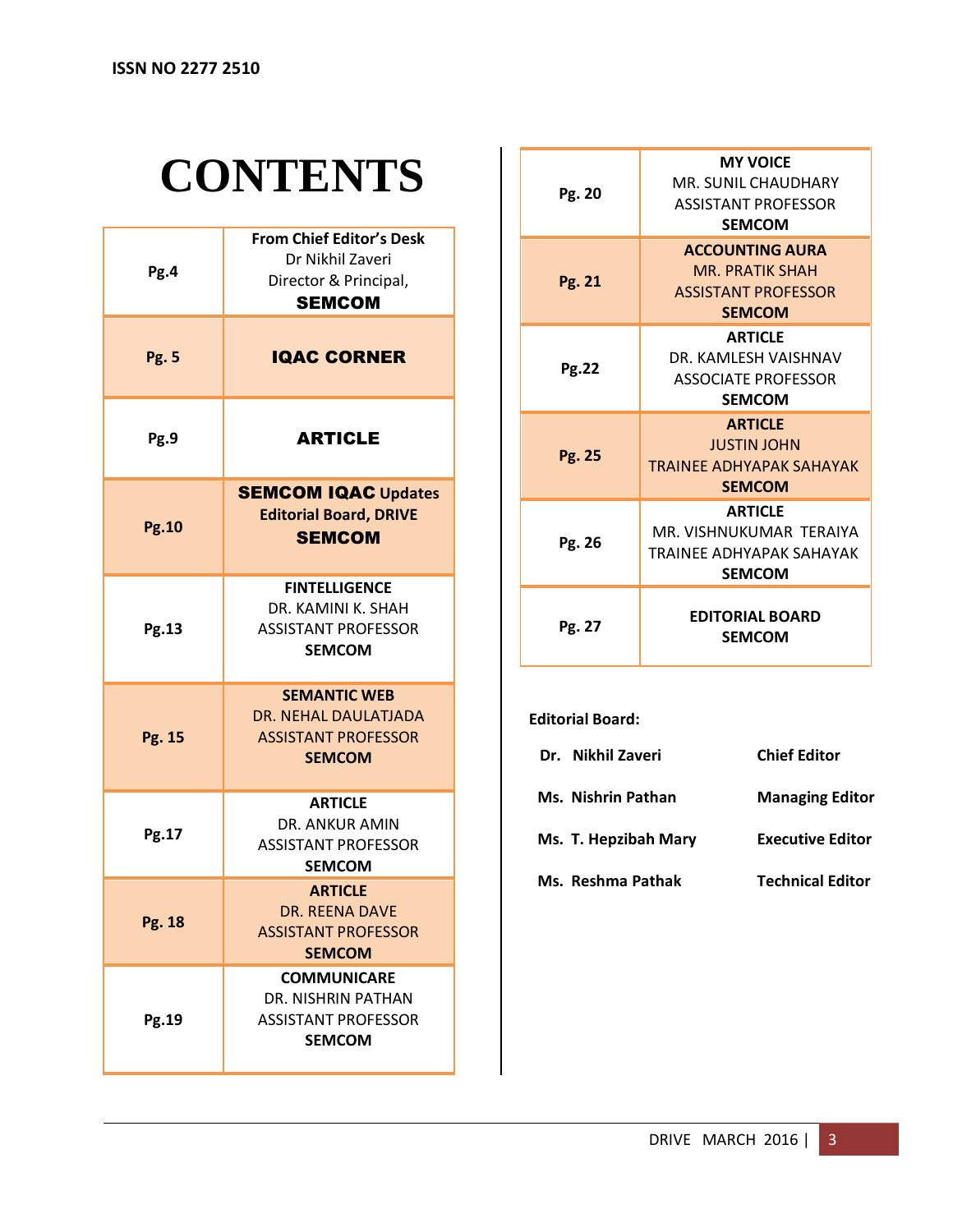#### **Vol. 9 Issue 3**

#### **From the Chief Editor's desk: 3 Cs for Students' Success: Confidence, Communication and Connection:**

Ensuring students' success is not a small challenge, but at the same time, they must realize that success is not the destination but a continuous journey. Students must learn how to keep learning forever and enjoy the journey called life. Whatever may be the field of career, success is counting those small bits of achievements that help student gain confidence. At any stage, for any new venture, inertia is bound to be there, apprehensions are going to delay the act of initiation. But one must accept the truth that whatever may be the challenge, small or big, the delight is at the other end. When series of achievements gets beaded, person gets the confidence. Confidence is also the other side well preparation. When you know deep in your mind that you are cent percent prepared for the task, confidence is bound to come. Sometimes students may learn from others also. It is good to learn and practice by observing others. But at the same time one must be aware about adapting as per the situation. There is a very thin line between confidence and overconfidence. Easy accesses to resources do give confidence, but until it is practiced, confidence may turn out be a different experience.

Second important skill for a student to be successful is to have effective communication skill. This skill includes not only oral expression with a flare, but it also means listening and understanding people, well presentation, writing with purpose and reading most of the media around to be apprised of the world around. Most of the students have excellent oral communication skill but many a times they fail in reading and writing. Communication with conviction comes when they

process every bit of information they get. Today's youth has, but most of the time, biased opinion for every issue. They learn to arrive at a conclusion based on situation around, wellbeing of the society and country at large and at the same time close to facts. This requires lot of intellectual deliberation with self or with colleagues. Today, means of communication have no limit, but to decide what, when and where to communicate is the skill to be acquired.

Third skill which is very crucial in today's time is keeping connection. Networking is very important for students to climb the ladder of the success. It is grabbing the opportunity to meet people around and maintaining relations with them. Students, while attending seminars, conferences meet lot of experts and resourceful people. To organize certain events at the college, they require to meet lot of people for fund raising, marketing and managing the event. These are the people, who later on become their employer or they may offer students internships in their companies at later stage. Students must meet such people, interact with them and let them know the skills and subject knowledge you possess. Even a slightest familiarity with someone gets a big reward in career. These days, networking is very easy due to lot of available media. In fact searching and contacting them is also very easy through social media like LinkedIn, Facebook etc. Towards the end of their graduation, students may use their networking skill and communicating skill to get better placement. After all nothing gives more confidence than achievements gained through self-efforts.

#### **By:**

**Dr. Nikhil Zaveri Director & Principal, Chairman, IQAC SEMCOM.**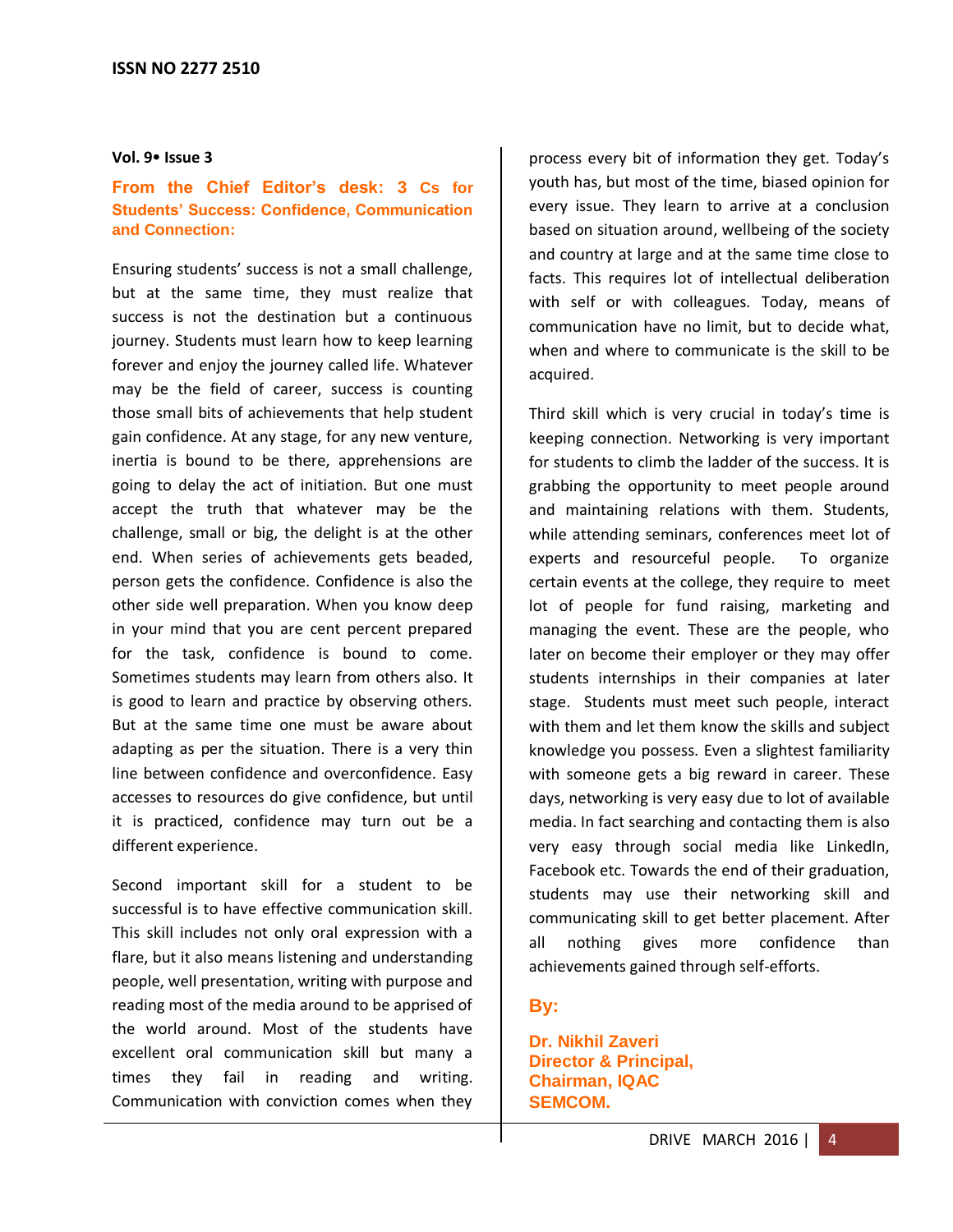#### **IQAC Corner:**

#### **Research Article:**

**Education for Sustainable Development (ESD) through Higher Education Institutions (HEIs) in India**

# **Innovation in Play School: A Dream Concept**

#### **Abstract:**

A few decades ago, the concept of play schools in India was unheard of, and few children, if any, attended playschool. Still, everyone grew up into mature, sensible, well read and well-spoken adults. Now however it seems as if every parent sends their pre-nursery child off to a playschool. When people hear the word "playschool," they often envision a popular brand of children's toys that has lived through quite a few decades. While they are right in their thoughts, playschool also refers to a nursery school that children attend for just a few hours per day. As warranted by the age group, the educational component is not very rigid. Really, deciding whether and when to send your kid to playschool is more contingent upon other factors, and here's what you need to know. From many years I was thinking about my childhood, I started my school from 5+. But now children are stating their schooling from 2+. So the Question arises in my mind that are we become selfish that we are taking children's childhood. And I thought about Play School. How can quality play-based learning take place effectively? Early childhood educators should know the children and families in their centre; they assess, document children's learning and know their interests. Then, together with families, they plan carefully how to use play-based activities as one tool to promote the learning that will achieve the Early Years Learning Framework outcomes. Planning the environment to assist children to achieve outcomes is important in providing quality play experiences. Here I will try to explain how the play school works.

#### Introduction:

Do you have a lot of time that you can devote to your child? If both you and your spouse are working and you don't have a lot of spare time, you may not be around to teach your child much - with the result that when your child starts school he may lag behind his classmates who have attended playschool. However, if one spouse is a stay-athome parent and has the time to attend to the children and teach them, you could consider not sending your child to a playschool. Remember that very young children have an incredible ability to learn. Their brains are remarkably sharp, and it makes sense to put them in an environment conducive to learning at this young age.

Nowadays mostly couple are working and they are living as nuclear family because of job their parents are not with them and when they starting their family the main problem come in front them how they manage their child who will look after them. Any how they managed first two years of child and because of job when they are not able to give time so they find a Pre-Nursery school we known as play school.

Actually we send to our child to there to mix up with other, to spread their social area but today's well known play school giving them only academic knowledge. They are not improving their overall development as Gandiji said. As I talk to many parents what their expatiation with the play school they answered that their children should become social and healthy by their mind, body.

As Montessori told "Children should enjoy their childhood with the same age group children in the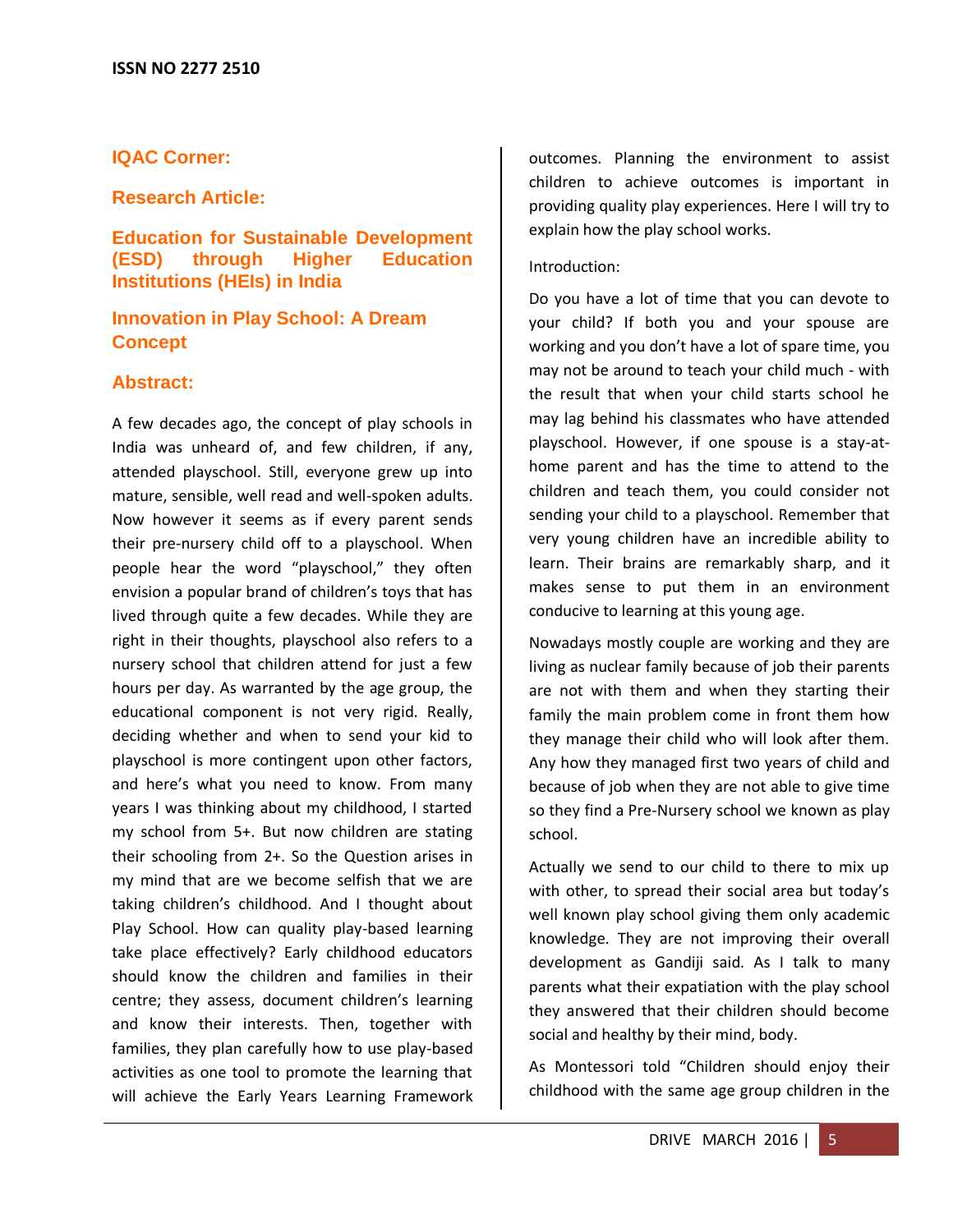school far from their parents and become ready for Primary education. But we take another meaning of her view and teaching them from the 2+.and tell them to learn whatever educationist describe. And they revised whole life like a parrot not getting practical knowledge.

We should change our mind and give them time to enjoy the life.

# **The School Requirements:**

The school likely has a certain age requirement for the playschool program, whether it be 18 months or two years. Generally, schools are pretty strict with their requirements, so your child will need to make the cut-off date. Let's say only children who will be two years old by December 31, 2012, are permitted to join, and your child was born on December 29th. When birthdays fall that late in the year, you usually have the option to wait an additional year. Whether or not to do so depends on the maturity of your child.

# **Maturity Level:**

Speaking of maturity, this component is a major one. Of course, no toddler is going to be super mature, but some can be mature for their age. If your child still desperately needs to be around you at all moments, it might be better to find a Mommy & Me or gentle separation program first. However, on the other hand, children who have a strong sense of independence often thrive from such programs.

# **Educational and Recreational Needs:**

You should also consider where your child is in terms of educational and recreational development. For example, if he or she has never socialized with children of the same age, then such a program is an excellent idea. What about a child who is speech delayed though? Instead of a program that is focused on play, this child would likely be better in a more formal setting and perhaps even with an early intervention specialist, if such a plan has been permitted.

# **The General Age:**

We have provided you with some guidelines for figuring out if your little one is the appropriate age for playschool. What is the general age of a child in such a program though? Well, most of these individuals are going to be toddlers, so they could be anywhere from 18 months to three years old. At the age of three, they might stay in the program or go to a regular nursery school. By four years old, they will likely be entering into a standard prekindergarten class, so it's unlikely that children of this age will be present.

When you are considering sending your child to playschool, the first step is to find out if he or she even qualifies based on his or her age. If you're still uncertain about this decision, call the school to see if they offer trial sessions or a program where you can stay with your toddler for the first few days

# **Defining 'play':**

While there is no one definition of play, there are a number of agreed characteristics that describe play. Play can be described as:

- Pleasurable-play is an enjoyable and pleasurable activity. Play sometimes includes frustrations, challenges and fears; however enjoyment is a key feature
- Symbolic-play is often pretend, it has a 'what if?' quality. The play has meaning to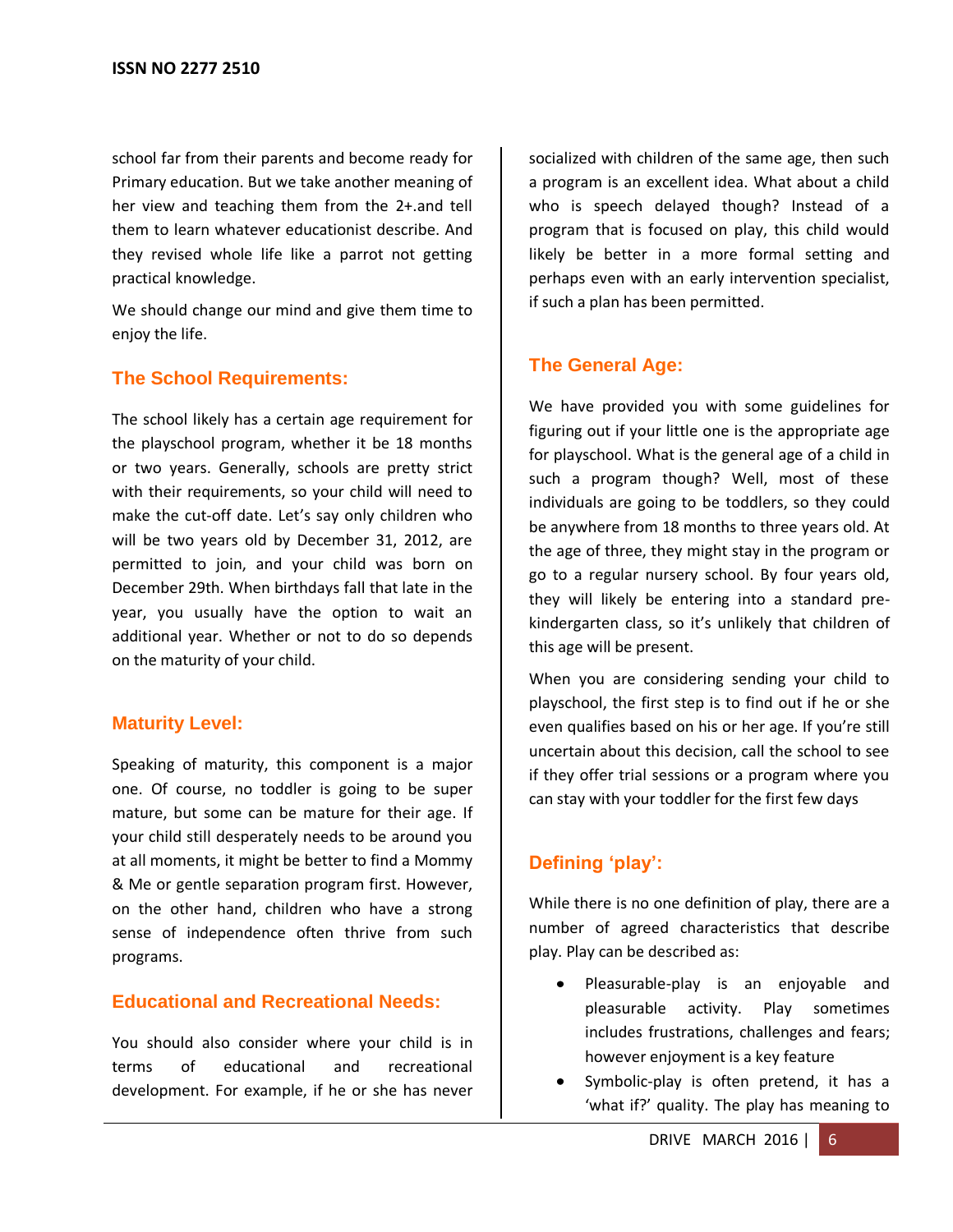the player that is often not evident to the educator active-play requires action, either physical, verbal or mental engagement with materials, people, ideas or the environment

- Voluntary-play is freely chosen. However, players can also be invited or prompted to play process oriented-play is a means unto itself and players may not have an end or goal in sight
- Self-motivating play is considered its own reward to the player (Shipley, 2008).

Once you have decided what play means to you, you should next ask yourself, why play-based learning? What is it about play that makes it so important? Play has a long and detailed research history that dates back to the work of Locke and Rosseau.

Research and evidence all point to the role of play in children's development and learning across cultures (Shipley, 2008). Many believe that it is impossible to disentangle children's play, learning and development.

# **Brain development:**

While research on brain development is in its infancy, it is believed that play shapes the structural design of the brain. We know that secure attachments and stimulation are significant aspects of brain development; play provides active exploration that assists in building and strengthening brain pathways. Play creates a brain that has increased 'flexibility and improved potential for learning later in life' (Lester & Russell, 2008, p. 9).

Young children's play allows them to explore, identify, negotiate, take risks and create meaning. The intellectual and cognitive benefits of playing have been well documented. Children who engage in quality play experiences are more likely to have well-developed memory skills, language development, and are able to regulate their behaviour, leading to enhanced school adjustment and academic learning (Bodrova& Leong, 2005).

# **Fostering play-based programs:**

Physically active play allows children to test and develop all types of motor skills. It promotes significant health and wellbeing benefits. Centres that were found to have a high-quality, play-based learning program incorporated:

- a daily schedule that included active indoor and outdoor physical play
- integration of music, movement and creative expression
- adult-child interactions that modelled moderate to high levels of physical activity (meaning that educators were at times as physically engaged in active play as the children) (Steglin, 2005).

Play does not happen in a vacuum; it is usually undertaken within a physical and social space (Lester & Russell, 2008). One of the greatest benefits of playing is to assist with the development of social competence. Children can build relationships, learn to resolve conflicts, negotiate and regulate their behaviour. In play, children usually have increased feelings of success and optimism as they act as their own agents and make their own choices. Playing is a known stress release; it is often linked to child wellbeing.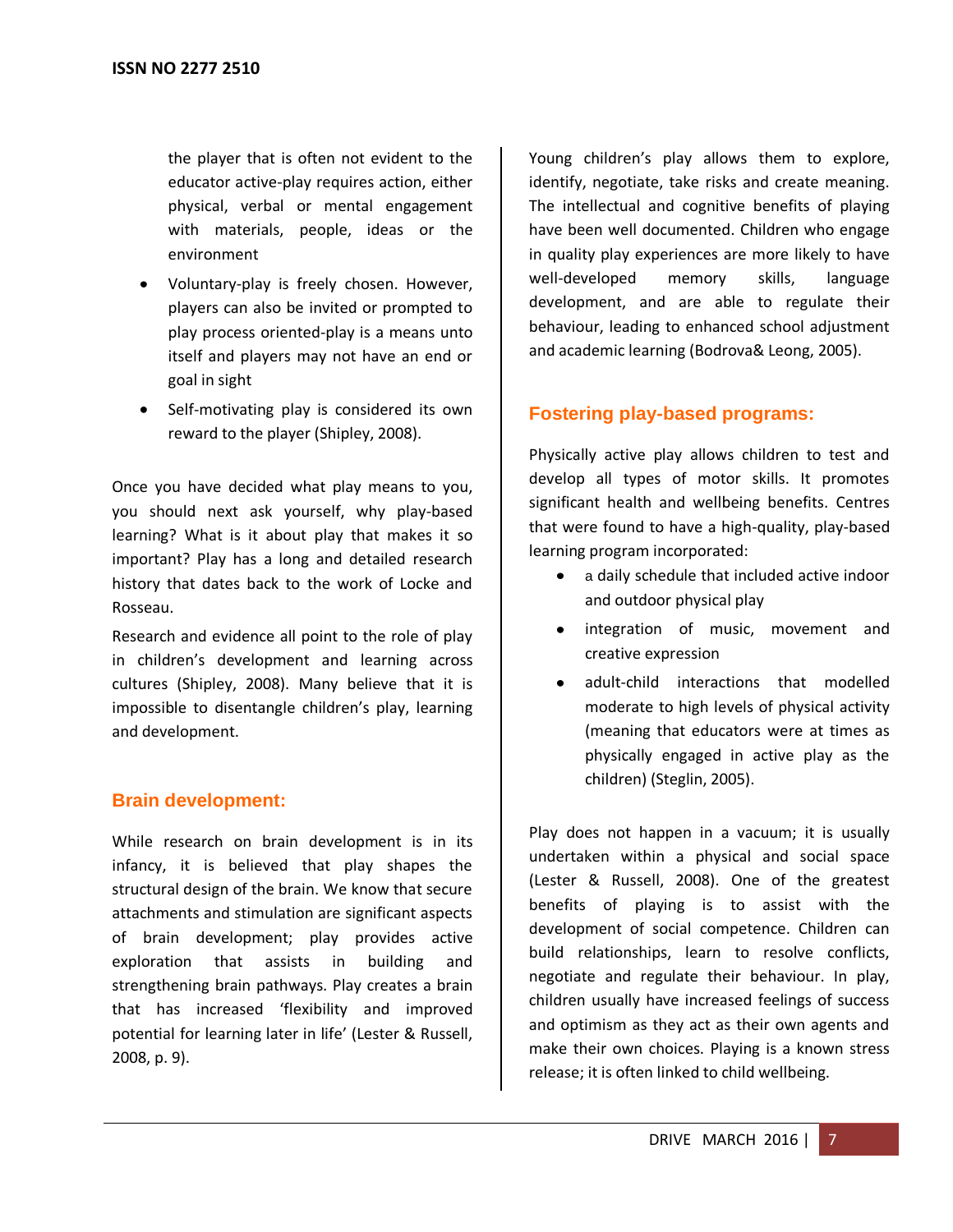The dispositions for learning, such as curiosity, openness, optimism, resilience, concentration, and creativity (SACSA, 2009), are developed in play. Playing is linked to the development of resilience and the beginnings of empathy as children begin to understand other points of view. However, not all play is kind or inclusive, so educators have to act accordingly to ensure that play is not harmful.

#### **What educators can do?**

The environment can be intentionally planned in four main ways:

- The physical environment-the physical layout of space, furniture and resources. Consider how you will construct and present activities and materials so they are arranged in provoking and inviting ways to encourage exploration, learning and inquiry
- The social and emotional environmentchildren need secure, warm and trusting relationships so they are confidently supported in their explorations and risk taking. Assist children to make connections with others, develop friendships and regulate their behaviour. Together, children and adults set the emotional and social tone of the environment
- The intellectual environment-there are times to leave children to play freely and times for intentional conversation, a wellplaced question or query that will extend children's learning. Shared sustained conversations (Siraj-Blatchford, 2008) are the hallmark of effective early childhood educators
- The temporal environment-the way that educators decide to use the time available

in the program. Children need large blocks of time to develop play themes and ideas.

Early childhood educators need to be articulate, to be able to justify clearly, provide evidence for and proclaim the benefits of play-based learning. The EYLF (2009) is based on sound, proven early childhood pedagogy and practice principles. However, for the EYLF to be implemented properly, all early childhood educators need to know what play is, why it is important, how to implement and assess a play-based program and their role in it.

#### **References:**

Berk, L.E., & Winsler, A. (1995).Scaffolding children's learning: Vvgotsky and early childhood education. Washington, DC: NAEYC.

Bodrova, E. & Leong, D. J. (2005). Uniquely preschool: What research tells us about the ways young children learn. Educational Leadership, 63(1), 44-47.

Department of Education, Employment and Workplace Relations (DEEWR). (2009). Belonging, being & becoming: The Early Years Learning Framework for Australia. Canberra: DEEWR.

Johnson, J.E., Christie, J.F., &Yawkey, T.D. (1999).Play and early childhood development.(2nd ed.). New York: Longman.

Lester, S. & Russell, S. (2008). Play for a change. Play policy and practice: A review of contemporary perspectives. Play England. Retrieved 21.6.2010 from http://www.worldleisure.

org/pdfs/Copy%20of%20

book\_rev\_play\_for\_change.pdf

Kagan, S.L., & Cohen.N.E. (1997).Not by chance. Creating an early childhood and education system for America's children.New Haven, CT: Yale University Press.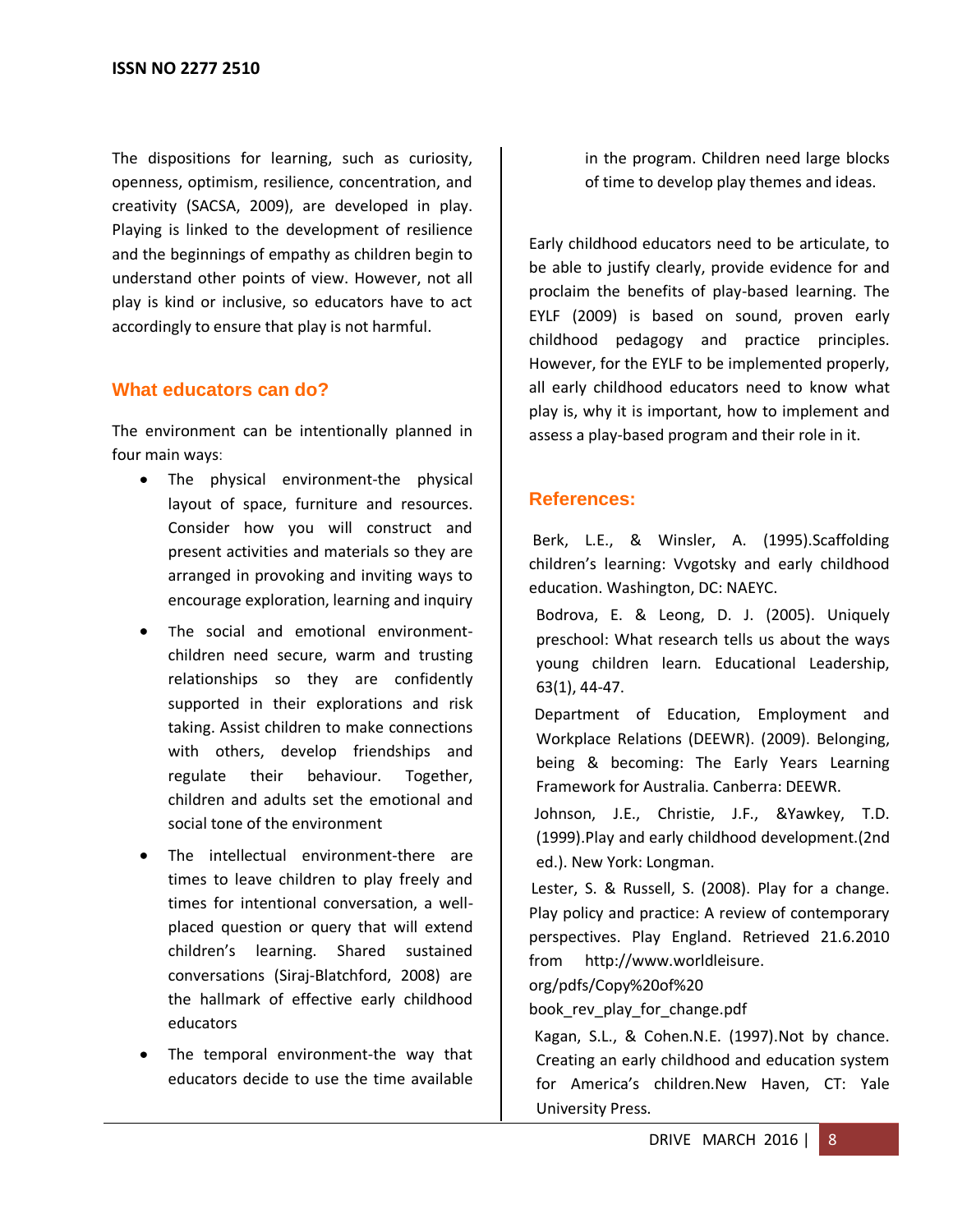South Australian Curriculum Standards and Accountability Framework (2009) Learners and Learning in the Early Years Retrieved 15.6.2010 from http://www.sacsa. sa.edu.au content/doc\_fsrc.asp?ID=%7BDCB8452E-3D30- 40E7-9C3C-

570AE5168C17%7D&sec=%7B25AAFB50-4954- 457F-9426 FDB72E5202EF%7D

Shipley, D. (2008). Empowering children.Play based curriculum for lifelong learning.(Fourth edn). USA: Nelson Education.

Siraj-Blatchford, I. (2008). Understanding the relationship between curriculum, pedagogy and progression in learning in early childhood. Hong Kong Journal of Early Childhood, 7 (2), 6-13.

Steglin, D. A. (2005).Making the case for play policy: Research-based reasons to support play-based environments. Young Children, 60(2), 76-86.

**Title of the Book: Quality Footprints – Sustainable Development of Higher Education Insitutions**

**Published by SEMCOM, Vallabh Vidyanagar**

**Publisher: Lajja Communications**

**By:** 

**Ms. Kavita Raikwar**

**Asst. Professor (Sir Hirdaram Girls College,Bhopal)**

**E-mail: kavitaraikwar2011@gmail.com**

#### **Guest Article:**

#### **Pay By Selfie**

A selfie is a photograph that a person has taken of himself. It has been taken either with smartphone or webcam and has been shared with public through social media platform. In recent past, the fond of selfie has made many people mad.

A novel trend to use selfie is to pay bills online. Recently, Amazon has filed a patent for paying through selfie. Amazon is not a leading company to be experimenting with this technology. In 2015, Master Card has also begun testing its facial recognition capabilities.

Aim behind this method of payment is to make payment transactions safer than earlier. For many people it may be hard to remember lengthy password and many a times are unsafe when stolen or hacked. Hence, selfie pay is designed to simplify the process of verifying transactions as now-a-day consumers make more purchases either online or via mobile. It is also thought to be safer than entering password or PIN.

Selfie payment process prompt users to perform an action by simply looking in front of camera or sensor. The process identifies the user and verifies that the user requesting the operation is actually a living human being. A device, by using one or more human-verification processes verifies that the image is of living human being. Here, a buyer is required to send two photos - one selfie and another photo in which buyer blinks, smiles or slants his/her head to confirm that buyer is real and not a picture.

Last month, Master Card confirmed that it would start consenting fingerprints and selfies as an alternative to password and PIN. Last year, U.S.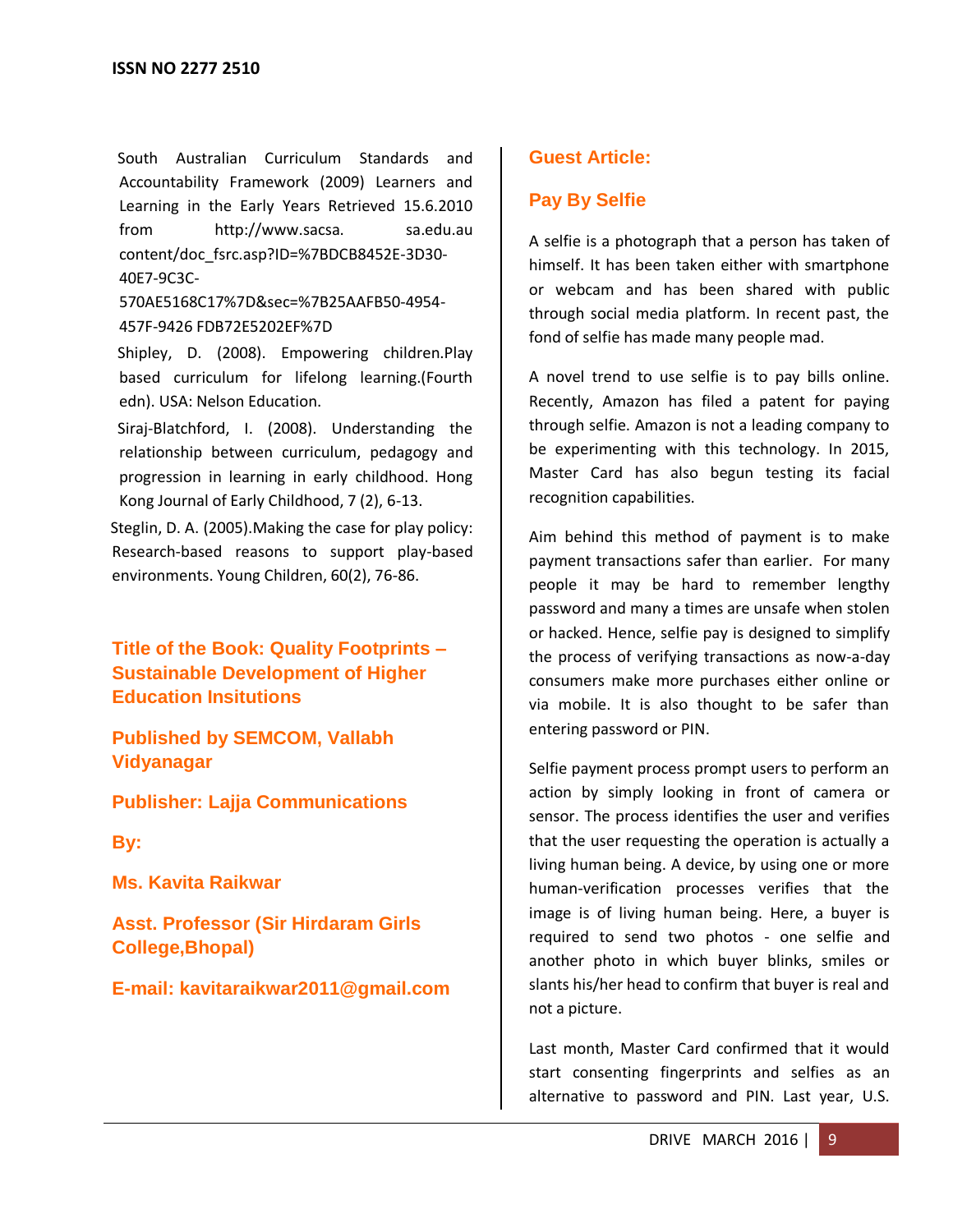military has also initiated use of selfies as logins. Alibaba, a Chinese e-commerce giant is also working on a facial recognition facility that would let customers pay for purchases just by looking at a screen.

#### **References:**

http://fortune.com/2016/03/14/amazon-patentselfie/

http://recode.net/2016/03/14/amazon-wants-thepatent-for-pay-by-selfie/

[http://www.independent.co.uk/news/business/ne](http://www.independent.co.uk/news/business/news/amazon-files-patent-to-offer-payment-with-a-selfie-a6931861.html) [ws/amazon-files-patent-to-offer-payment-with-a](http://www.independent.co.uk/news/business/news/amazon-files-patent-to-offer-payment-with-a-selfie-a6931861.html)[selfie-a6931861.html](http://www.independent.co.uk/news/business/news/amazon-files-patent-to-offer-payment-with-a-selfie-a6931861.html)

1 Research Scholar at Indukaka Ipcowala Institute of Management, CHARUSAT, Changa.

#### **By:**

**Ms. Poonam Amrutia**

**Research Scholar at Indukaka Ipcowala Institute of Management**

**CHARUSAT,**

**Changa.**

# **SEMCOM IQAC Updates: Management Conclave:**

One of the mega events of SEMCOM, Management Conclave (National Level Summit and Seminar) was organized from 3rd to 5th February 2016. On 3th February 2016 Technofest, under which various competitions like Best Programmer, Best Website Designer, Best Image Creator and Best Blind Coder was organized. The coordinators were Ms. Palak Patel and Dr. Kamlesh Vaishnav. The judges were Dr. P. V. Virparia, Professor and Director, Department of Computer Science, Sardar Patel University, Dr. Priti Sajja, Professor, Department of Computer Science, Sardar Patel University and Mr. Krishna Padia, Assistant Professor, Charutar Vidya Mandal's Fine Arts College. On the evening of the same day Novellus – The Ad Making contest was organized for which Dr. Swati Parab and Dr. Rina Dave were the coordinators. There were nineteen advertisements on commercial products and services and social issues. The Chief Guest was Mr. Jai Tharur, Chairman, Zebra Idealab Pvt. Ltd., Ahmedabad and Mr. Atiq Khan, Programme Director, Radio City, was the Guest of Honour and the panel of jury included Mr. Jai Tharur, Mr. Atiq Khan and Mr. Pranav Jani, Freelancer. E-Business Summit – Startup India: … Inspiring Stories for Aspiring Youth … was organized on 4th February 2016. Dr. J. D. Patel, Honorary Secretary-in-Charge, Charutar Vidya Mandal, presided over the function. Mr. Malav Mehta, Founder and CEO, Infibeam, was the Chief Guest. Ms. Hina Shah, Director, International Centre for Entrepreneurship and Career Development, Ahmedabad, was the Guest of Honour. Distinguished Guest who delivered talk on entrepreneurship was Mr. Anand Madia, Chairman, A Magical Concern. Inspiring startup stories were shared by young entrepreneurs like Mr. Malav Mehta, Infibeam.com, Mr. Sanket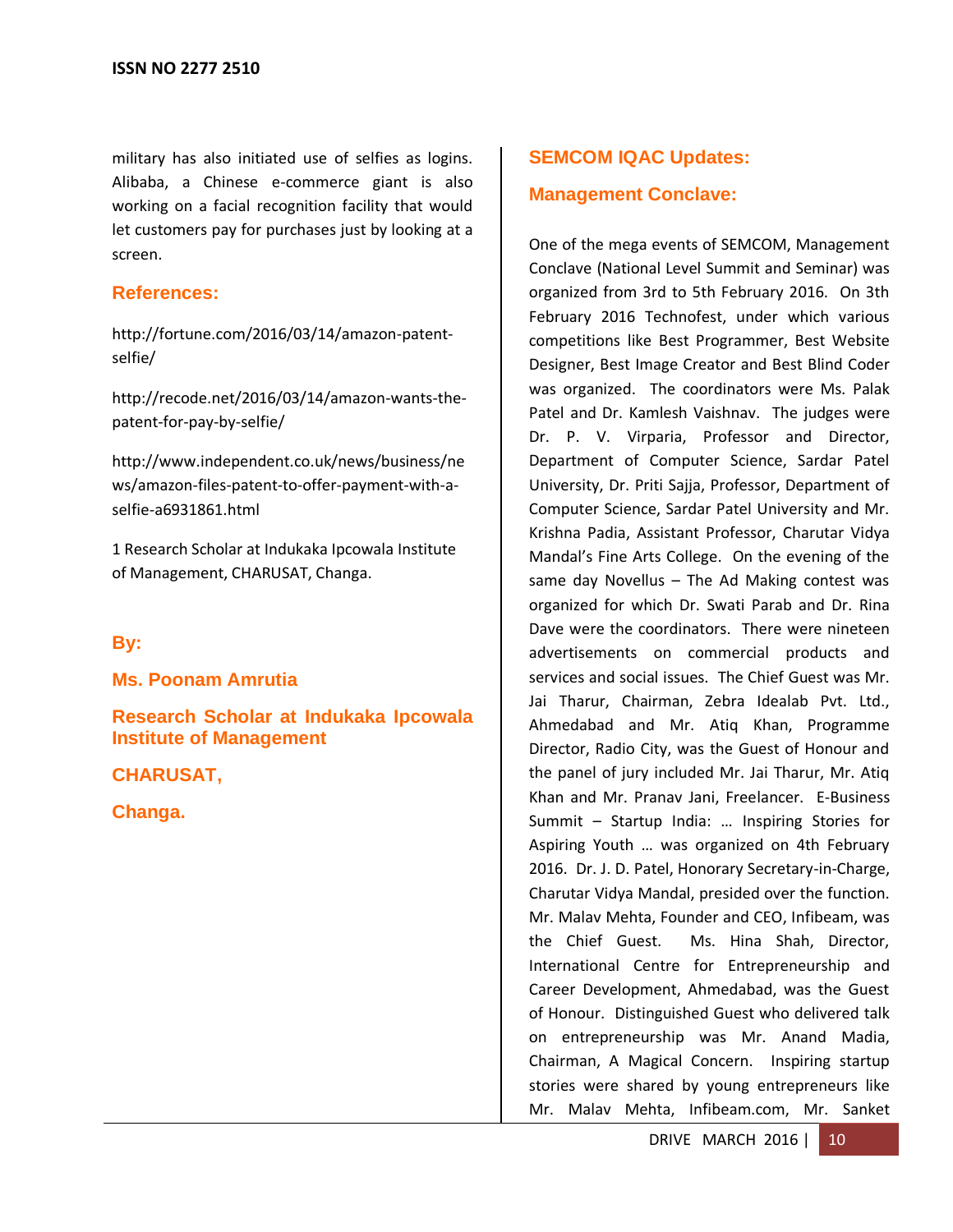Thakkar, Founder, Iconflux.com, Mr. Kavan Antani, CEO, Bananabandy.com, Mr. Jaydip Parikh, CEO, TejsolPro, Mr. Ashish Vyas and Ms. Vidhya Rana, Founders, Loveforsalad.com, Mr. Devendra Khuman, Founder, Chaiwai.com, Ms. Trisha Jhaver, Founder, Shorsharaba.net, Mr. Manan Thakkar, Cyberlaw Advocate, Cyberra Legal Services and Mr. Prakash Chatterjee, Founder, Shopon.in. On 5th February 2016 was the much awaited competition and one of the most prestigious event, Elecon Best Business Idea Contest. Prin. S. M. Patel, Honorary Secretary, Charutar Vidya Mandal, was the President; Mr. Bhushan Saluja, Managing Director, CASSA Group, was the Chief Guest, Guest of Honour was Mr. Jatin Chaudhary, Co-Founder and Salesman, eChai.com and the jury members were Mr. Roopin Patel, Chartered Accountant, Patel and Mehta CA, Mr. Sheel Dholakia, Director, Alpha Paints, Mr. Ashwin Parikh, Freelancer, International Business, Mr. Manan Thakkar, Cyberlaw Advocate, Cyberra Legal Services, Mr. Rajendra Upadhyay, Freelancer, Dr. Rashid Saiyad, CEO, Aashray Techno, Mr. Sharad Amin, Founder, Warmstream, and Mr. Jatin Chaudhary. There were 12 business ideas and the coordinators were Dr. Yashasvi Rajpara, Dr. Subhash Joshi and Ms Komal Mistry. The ideas ranged from .com to social enterprises. The business ideas were InstaCash, Albi Oil, SANO – No Calorie Stevia, Acethyline Bikes, New Leaf Dynamics Technologies, DiGi-Belt, Thermoacoustic Refrigerator, Automatic Car Cover, Cosmacc.com, Heavybag, Safety Chip for Car and Logistics cum Industrial Park. The four winning business ideas are Acethyline Bikes by Aastha Pandey and Group, Thermoacoustic Refrigerator by Nikhil Patel and Group, Cosmacc.com by Kunal Vaishnav and Group and SANO – No Calorie Stevia by Riya Bhatt and Group.

#### **Parents' Workshop:**

Because of the incessant presence of challenges in diverse forms SEMCOM optimally provides exposure to students and parents alike. There is no escape from the ever present challenges and the only key to success is to find the solution. In spite of the college providing the necessary exposure and platform that present uncountable options and opportunities, there is always a missing link and this gap can be filled only by parents who know and understand their children better. With this objective SEMCOM organized a workshop for the parents of final year students on 7th February 2016 for which the coordinators were Dr. Yashasvi Rajpara and Dr. Subhash Joshi. Mr. Hiren Vakil, Management Consultant and Corporate Trainer, Mumbai, was the Guest Speaker. The workshop was titled Lets Connect – Workshop for Knowing Our Adolescents Better. Mr. Hiren Vakil in his talk about parenting opined that parents need to consider the endless game and the continuous process of learning which takes place everywhere. The resultant feature is that the current generation is challenging and parents' expertise and experience cannot outdo children's smartness. But parents' wisdom, discretion, experience and values can create an instant connection with their children to know and understand them better. It brought to mind what Albert Einstein said about parenting: "I don't teach my children. I create conditions for them to learn". With the sense of commitment and responsibility parents can build a solid and healthy relationship with their adolescent children. Parents should combine tact and authority to bring about positive results. The real teachers are the parents.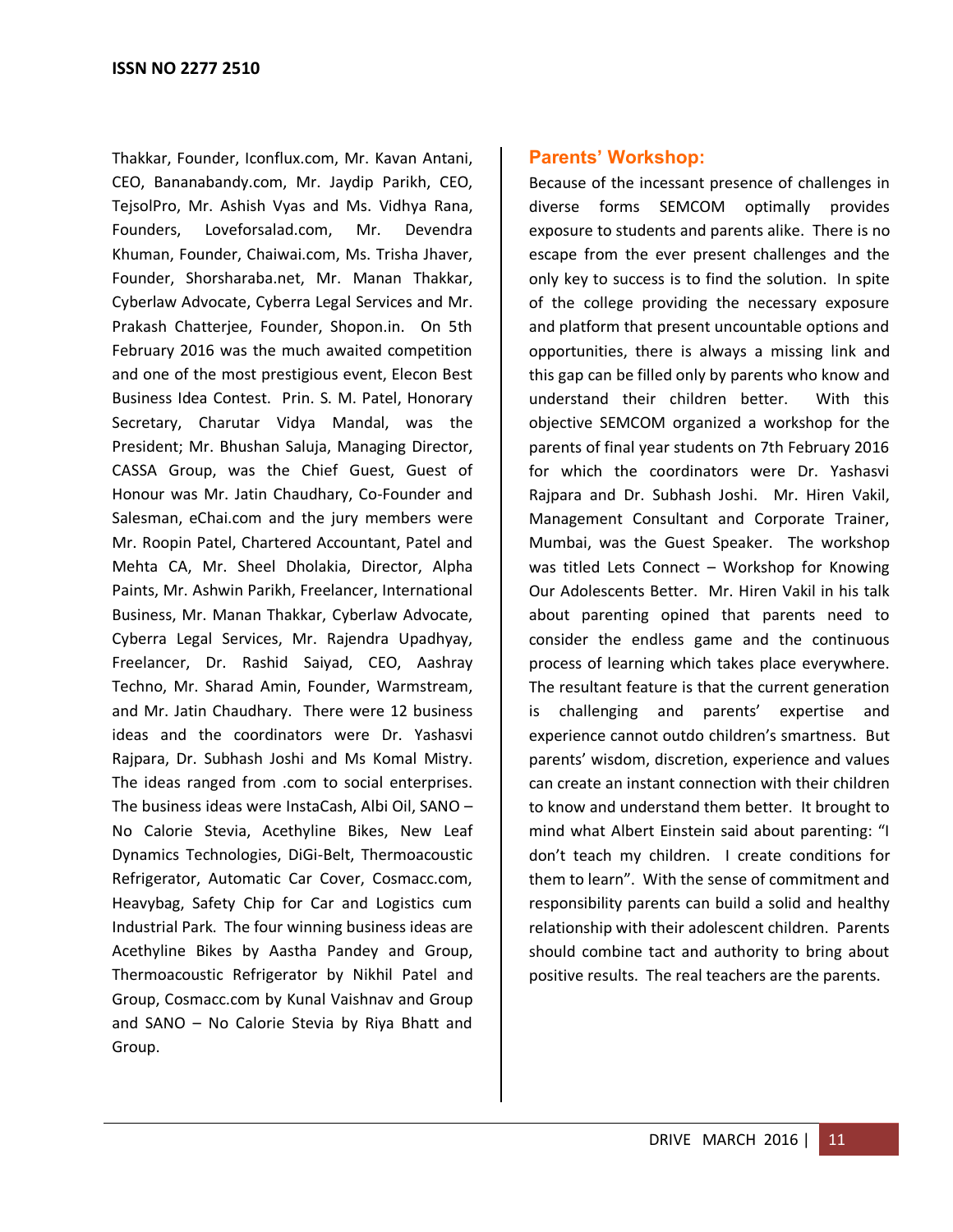



# **Green Business and Technology Fair and Smart Eye Photography Contest:**

In line with the theme of corporate sustainability and to create awareness about ecofriendly products and sustainable energy solutions Charutar Vidya Mandal's SEMCOM is organizing "Green Business and Technology Fair" with Smart Eye Photography 2016 on 12thand 13th February at college campus. The theme of the Green Business Exhibition is "Redefining business through Green products and technology". The event will open up new opportunities for sustainable green solutions and technologies for helping company's efforts in sustainable development, climate change, green technology and green investments, said by Dr.Nikhil Zaveri, Principal of SEMCOM.20 groups comprising more than 100 students from B Com, BBA, BBA-ITM, BCA and Masters of E-Business participated.Organizations andbrands like Ancient Living, Hand Made Hope, Asal, Greenngood, Crystal Craft, Austin, Chatur Chidiya, Flymax Exim, Noble Living, GreenSole, Shreeji Ayurvedic, Kutch Kutir, Mitticool, Sanjeevani Organics, Supernova Technologies, Tribhuvandas Foundation, Osher, Uber, Nisarg Organics and many more showcased and sold their products at this fair. The sales profit will be used by the students for social cause.

In line to this, "Smart Eye Photography Exhibition" showcased the theme "Nature" wherein students exhibited their skills of photography.

The event was successfully coordinated by Dr. Preethi Luhana, Ms. Hiral Patel, and Dr.Swaty Parab and Ms. Palak Patel under the guidance of Director Dr.Nikhil Zaveri.



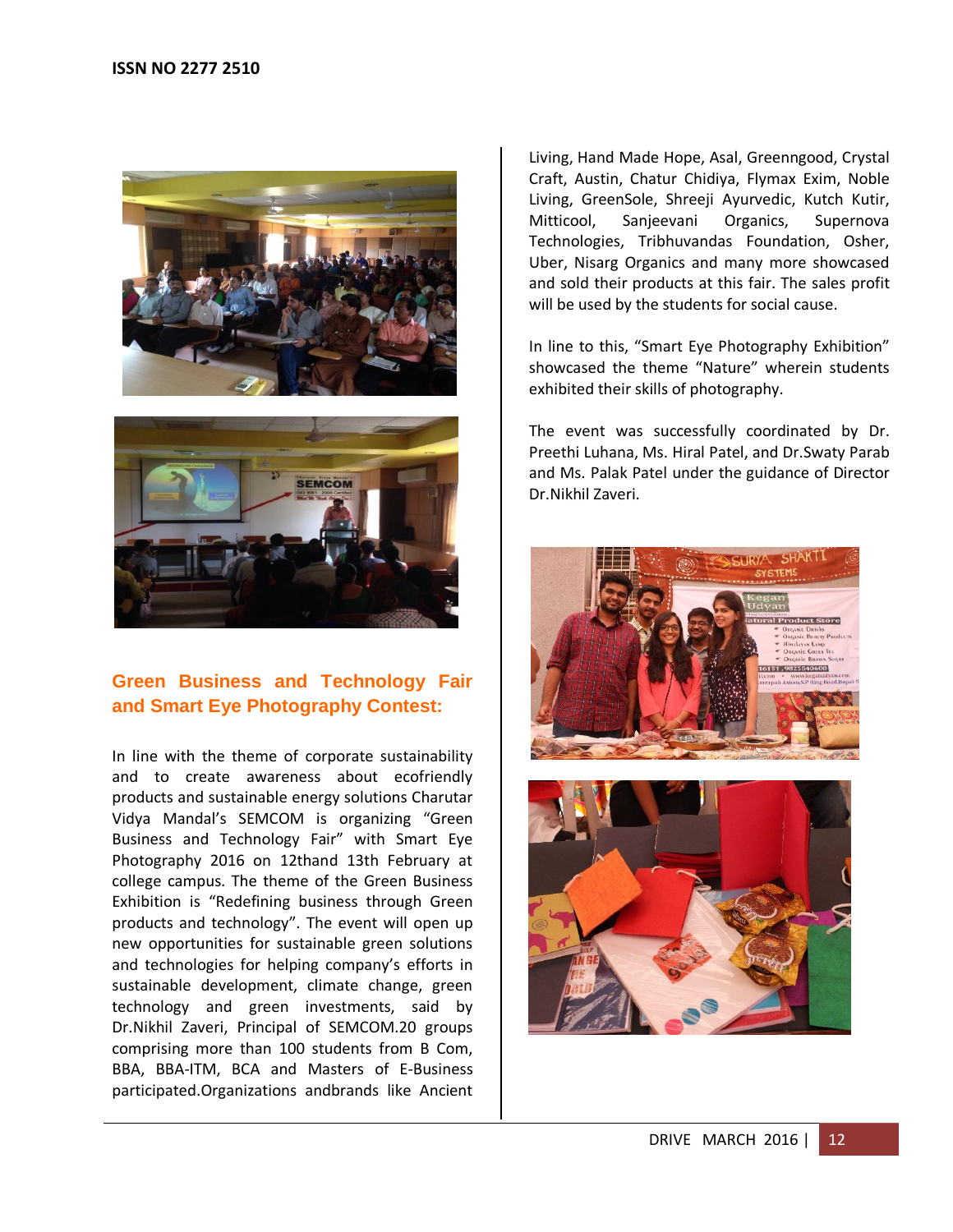# **Domestic Industrial Tour:**

Domestic industrial tours form an integral part of education imparted at SEMCOM. From 16th to 27th February 2016 students visited many places and industries. One team comprising 104 students and five faculty members visited Haridwar, Dehradun and Musssoorie where they visited Patanjali Food and Herbal Park and ONGC, Dehradun. Another team comprising 49 students and two faculty members visited Ludhiana-Amritsar-Chandigarh- Shimla where they visited Hero Cycles Limited, Ludhiana and Anuradha Textiles & Processors Pvt. Ltd. Ludhiana. The faculty members were Dr. Yashasvi Rajpara, Dr. Subhash Joshi, Dr. Ankur Amin, Ms. Ami Trivedi, Ms. Harshida Patel, Mr. Chetan Patel and Dr. Jaimin Trivedi.





# **Fintelligence**

# **Mobile Wallet**

With advancement in technology, things are changing drastically. Technology caters to man's comfort and convenience. With the help of your smartphone, you can do everything. Be it ordering food or groceries, booking a cab or movie tickets, etc. With the introduction of Mobile Wallet, it has become extremely convenient for a person to make cashless transactions. Let us understand this new digital payment product.

**Mobile wallet is** a mobile-based virtual wallet, where you preload a certain amount in your account created with the mobile wallet service provider and spend it at online and offline merchants listed with the mobile wallet service provider. For example, if you go to a coffee shop A, which is listed with XYZ mobile wallet, you can pay for your coffee through the phone. Depending on the service provider, you can also pay through app, text message, social media account or website. Thus, Mobile wallet is the digital equivalent to the physical wallet in which we carry money. It is an online platform which allows user to keep money in it, just like a bank account. A user needs to make an account with a mobile wallet provider. After which money is added to the 'mobile wallet' account using a debit, credit, online transaction from bank account or via cash (a recharge kiosk). The main difference between a mobile wallet and online transactions via bank account is that, unlike banks mobile wallet does not charge any amount of money on every transaction and saves the customer from the hassle of entering card details and pin number for each and every transaction. It is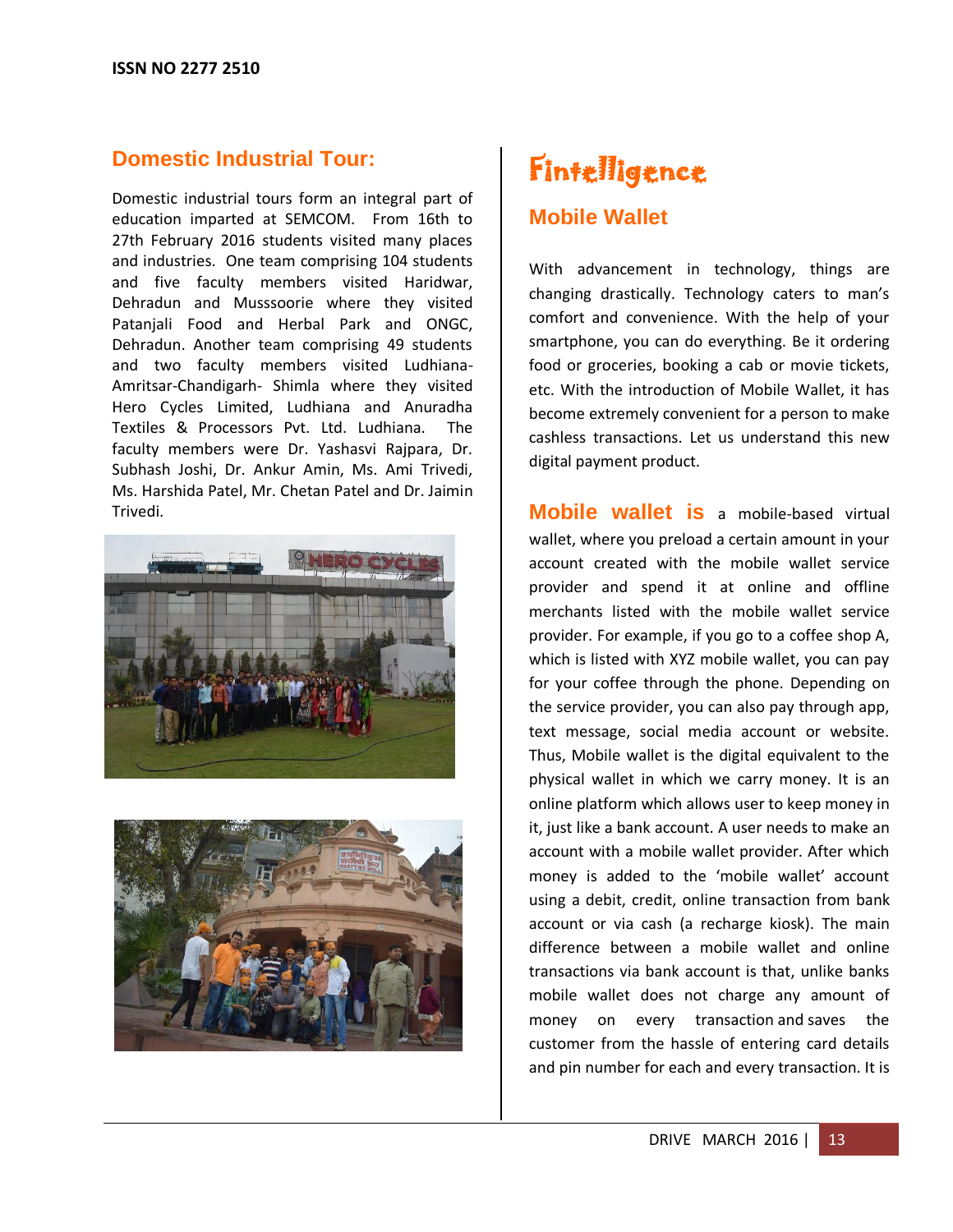easy and convenient as the user just needs to sign in the account and make the payment.

You can perform most of your daily transactions right from utility payments to e-tailing and offline payments. There are four types of mobile wallets in India - open, semi-open, semi-closed and closed. Open wallets are the ones that allow you to buy goods and services, withdraw cash at ATMs or banks and transfer funds. These services can only be jointly launched with a bank. M-Pesa by Vodafone and ICICI is one such example. Apart from the usual merchant payments, it also allows you to send money to any mobile number bank account. Airtel Money is a semi-open wallet, which allows you to transact with merchants that have a contract with Airtel. You can't withdraw cash or get it back. You'll have to spend what you load. Then, there are closed accounts, which are quite popular with e-commerce companies, where a certain amount of money is locked with the merchant in case of a cancellation or return of the order or gift cards. Lastly, there are semi-closed wallets like PayTM, which do not permit cash withdrawal or redemption, but allow you to buy goods and services at listed merchants and perform financial services at listed locations.

Mobile wallet users enjoy greater flexibility in making secure payments. Convenience and speed of doing the transaction are the key benefits. The convenience of making payments on the go and easy accessibility of this new mode of payment makes it more attractive. Additionally, those who don't have a credit card or a debit card can go to their nearest wallet recharge kiosk and get their wallets loaded against cash. Your wallet can be snatched, misplaced or pickpocketed, your mobile wallet cannot be. But remember, your mobile can still be stolen. Secondly, if the bill is of Rs. 353.53 or

Rs. 462.65, you will not have to run around asking for change, and no one will ever give you a candy instead of a rupee. Also, mobile wallets allow you to pay in one-tap unlike net banking that calls for opening several browsers and are time consuming. The biggest advantage of mobile wallets is the massive rewards in the form of discounts and cash backs. Only mobile-savvy people (with dependable and speedy internet connection) can use such services. Also, there are only a limited number of merchants currently listed, so you will still need net banking or cash or card. Plus, there is a limit to the amount you can deposit in mobile wallets and daily spend, which means mobile wallets are useless for high value payments. Also, considering the dismal battery back-up of smartphones, you can never be sure whether the phone will be alive even for that one-tap payment. Some of the mobile wallet providers are Airtel Money, ikaaz, mRupee, Vodafone m-Pesa, Oxigen Wallet, Paytm, Mobikwik and Idea Money. In a very short time the size of mobile wallet market in India grew significantly. According to a study by research firm RNCOS, the current Indian market size for mobile wallet (mwallet) stands at about Rs. 350 crore and is estimated to rise to Rs 1,210 crore by 2019.

# **Data in favour of M-Wallets**

- 29% of all online transactions globally are done on mobile
- 80% of the world's adult population will have smartphones by 2020
- Rs 1,200 crore plus will be the value of the Indian mobile wallet market by 2019. The figure stood at Rs 350 crore till last year 30% is the annual projected growth in the Indian mobile wallet market from 2015 till 2019.

Mobile wallet will play a significant role in day to day life as an increase in use of smartphone can be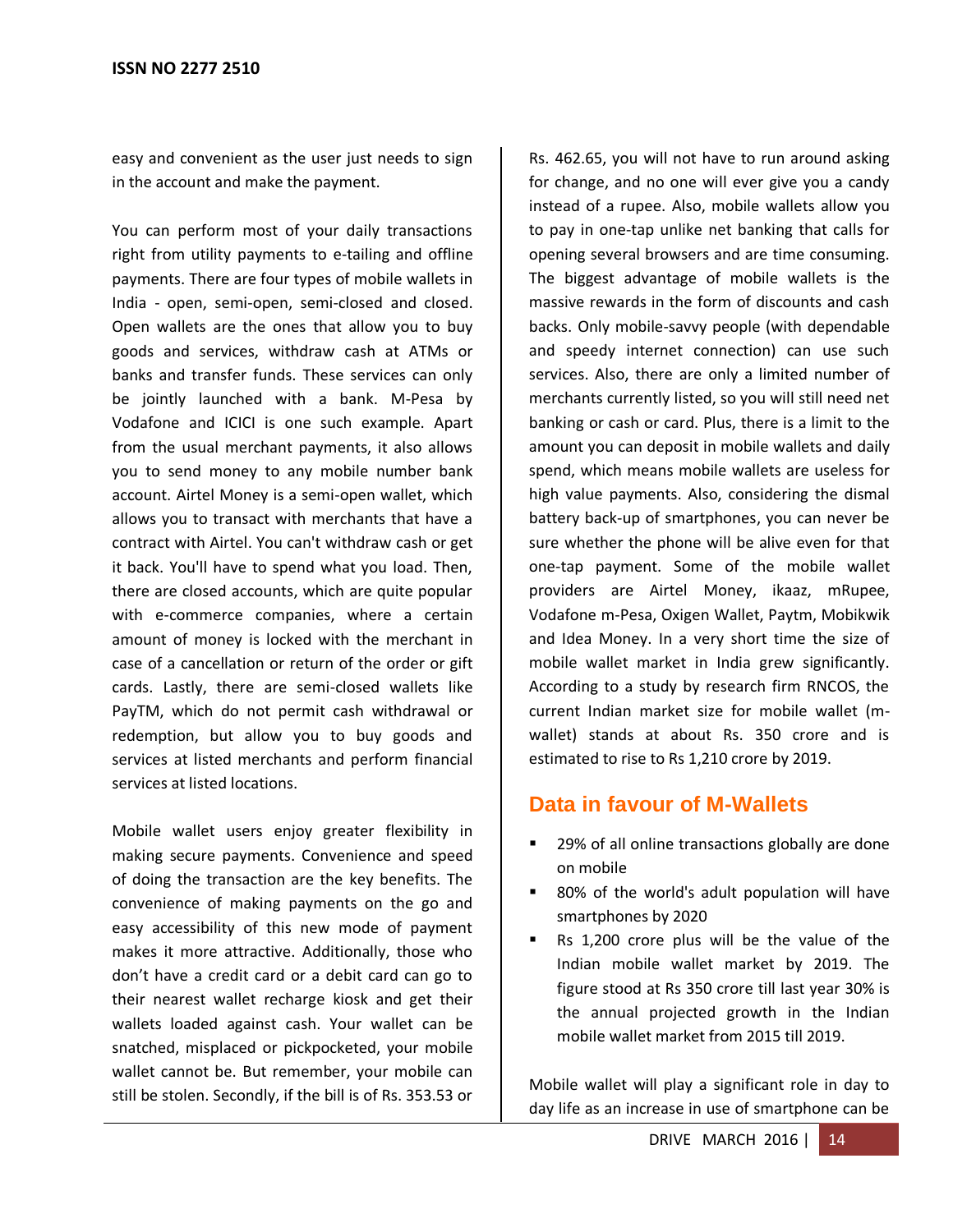seen and people are relying on digital lifestyle to make things convenient and fast. Mobile wallets are slowly yet steadily gaining a foothold in India. In the year 2015, not only mobile wallets became main stream but they also become popular among Indian youth. They started using it for making most of their transactions to get the added benefits such as cash back, discounts and more. One of the companies that emerged out strongly in the Indian mobile wallet category was PayTM, which is hoping tenfold addition in the year 2016.

# **References:**

[http://www.dqindia.com/top-6-mobile-wallets-in](http://www.dqindia.com/top-6-mobile-wallets-in-india/6/)[india/6/](http://www.dqindia.com/top-6-mobile-wallets-in-india/6/) [http://www.iamwire.com/2015/04/mobile-wallets](http://www.iamwire.com/2015/04/mobile-wallets-what-scope-india/114860)[what-scope-india/114860](http://www.iamwire.com/2015/04/mobile-wallets-what-scope-india/114860) [http://timesofindia.indiatimes.com/tech/computin](http://timesofindia.indiatimes.com/tech/computing/A-guide-to-mobile-wallets/articleshow/48641325.cms) [g/A-guide-to-mobile](http://timesofindia.indiatimes.com/tech/computing/A-guide-to-mobile-wallets/articleshow/48641325.cms)[wallets/articleshow/48641325.cms](http://timesofindia.indiatimes.com/tech/computing/A-guide-to-mobile-wallets/articleshow/48641325.cms)

# **By:**

**Dr. Kamini Shah**

**Assistant Professor**

**SEMCOM**

#### **SEMANTIC WEB:**

#### **Levels of Semantics**

Semantics is the science of study of the meaning of languages and signs, such as terms or words. The different levels of semantic understanding can be obtained based on the model or method used to add meaning to the terms.



#### *Figure 1: Levels of Semantics*

As shown in Figure 1[01], the four levels of semantics are explained below:

- Controlled vocabularies have weaker semantic expression. A controlled vocabulary is a list of terms (e.g. words, phrases, or notations) that have been enumerated explicitly. They do not have any hierarchy or parent-child relationships between terms.
- Taxonomy is a subject-based classification that arranges the terms in a controlled vocabulary into a hierarchy without any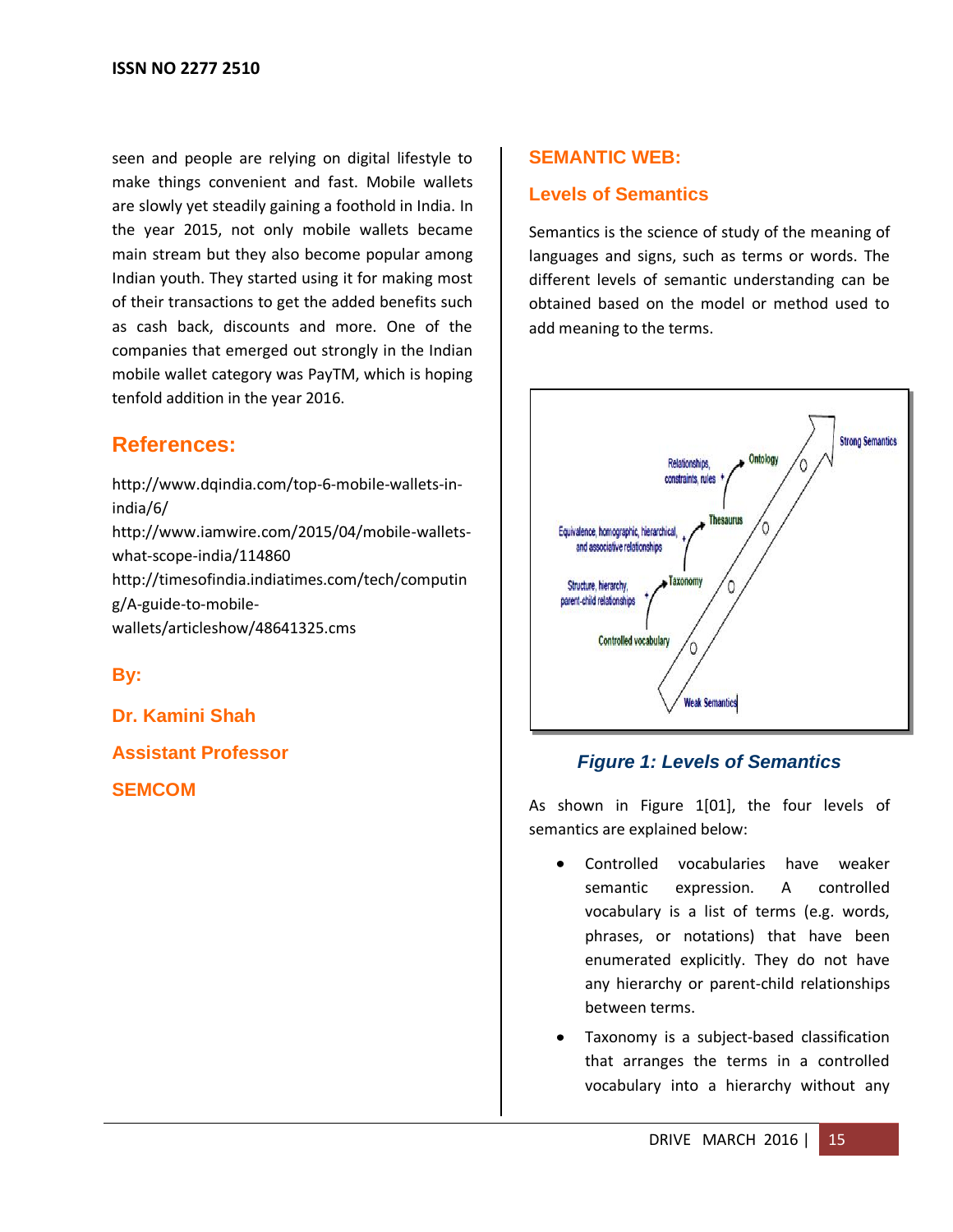natural associations depicted. e.g. Biology taxonomy.

- A Thesaurus is a networked collection of controlled vocabulary terms with conceptual relationships between terms arranged hierarchically.
- Ontologies use richer semantic relationships among terms and attributes. It incorporates strict rules about how to specify terms and relationships which can help in logical inferencing.

Jasper and Uschold[02] have identified three major uses of ontologies:

- To help and provide for human-human communication
- To allow software systems to be interoperable
- To enhance the design and quality of software systems

The current WWW mainly consists of documents with information written in HTML intended for visual presentation on a Web browser. Most of this information is designed only for human to read and understand. Their inherent meaning is not shown in a way that allows their interpretation by computers. [03]

This information must be represented in such a way that systems and applications can interoperate and integrate it. This enabling of machine-tomachine exchange and automated processing is precisely the objective of the semantic Web.

# **References:**

[01] Cardoso, J. (Ed.) (2007). Semantic Web Services: Theory, Tools, and Applications. Premier Reference Source. Information Science Reference. ISBN 9781599040479. IGI Global. 2007.

[02] Jasper, R., & Uschold, M. (1999). A Framework for Understanding and Classifying Ontology Applications. In 12th Workshop on Knowledge Acquisition Modeling and Management KAW'99, 1999.

[03] Daulatjada, N. P. (2013). Domain-specific Ontology for Students' Information in Academic Institutions. Ph.D. Thesis. Sardar Patel University. 2013.

# **By:**

**Dr. Nehal Daulatjada Assistant Professor SEMCOM**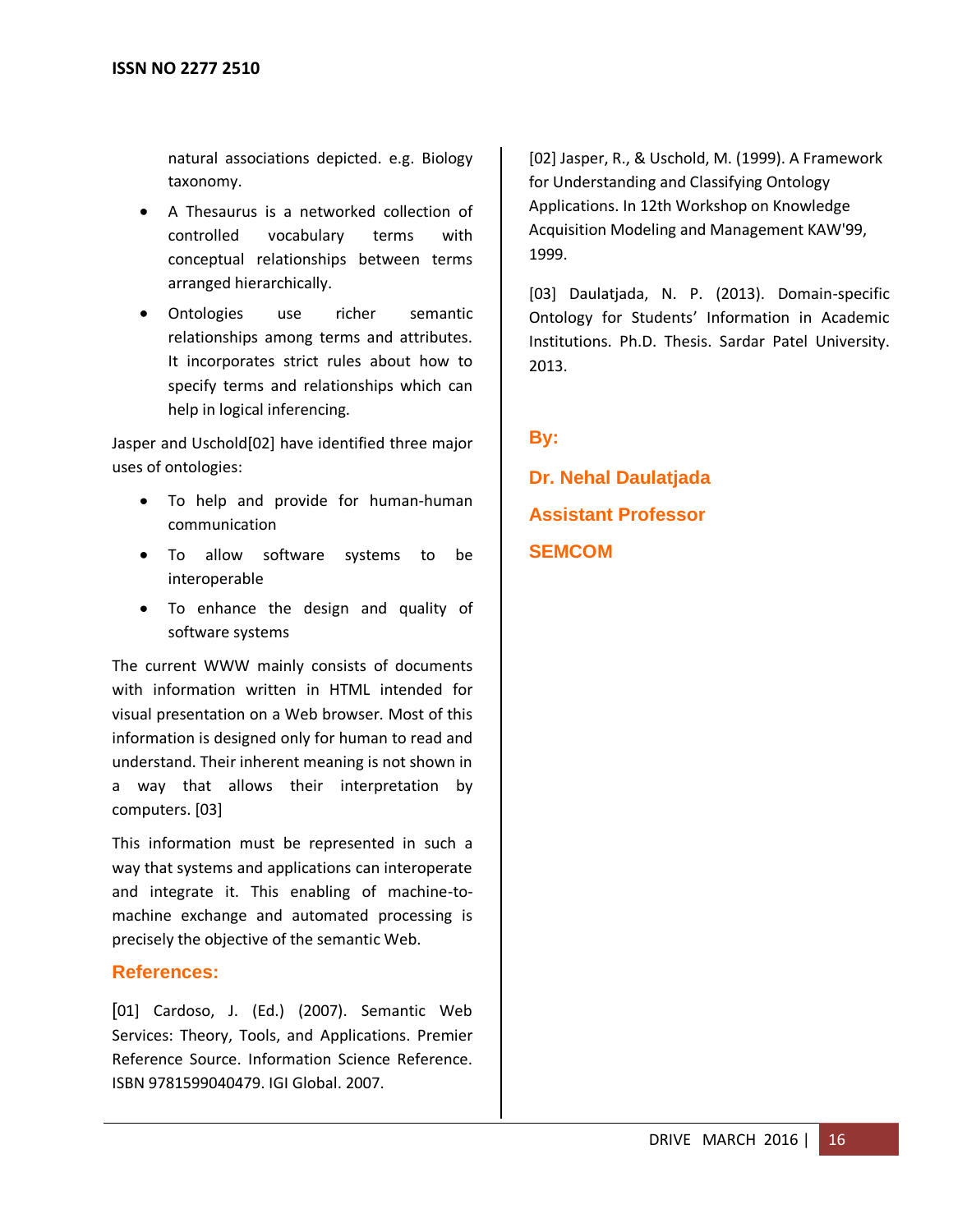#### **Article:**

#### **Top Two Worries for Make in India**

**No.1 worry is 'Made in China':** Findings based on a survey carried out by the Social Development Foundation of Associated Chambers of Commerce and Industry (ASSOCHAM) revealed that Indian manufacturers of Holi colours, water guns, balloons, and other products are facing huge losses as 'Made in China' products beat them on the two most important counts: product quality and price. According to the survey, 'Made in China' products were more 'innovative' and cheaper by about 55%.

But it's not just the Holi festival, Chinese products dominate many major festivals in India. We must have heard about 'Made in China' idols of gods and goddesses.

And it's not just festivals and idols, probably the most embarrassing of these products was the Indian tricolour flag with a 'Made in China' tag. But we have seen an invasion off 'Made in China' products in every aspect of our lives.

#### **No. 2 worry is 'Made by Robots':**

We have been talking about the megatrend in robotics and automation for quite some time. As per The Times of India, funding to private robotics companies more than doubled in 2015 to US\$587 million. Since 2011, the companies have globally raised more than US\$1.4 billion in cumulative funding. Last year witnessed a record 83 venture capital deals. That's compared to 45 in 2014, 25 in 2013 and 2012, and 13 in 2011.

#### **Investments in robotics double in 2015**



'Made in China' and 'Made by Robots' are worries because about 13 million young Indians enter the work force every year. If they are not productively employed, we have a big crisis ahead of us. That's why 'Make in India' must not fail...

#### **References:**

[www.assocham.org](http://www.assocham.org/)

[www.equitymaster.com](http://www.equitymaster.com/)

<http://timesofindia.indiatimes.com/tech>

#### **By:**

**Dr. Ankur Amin Assistant Professor SEMCOM**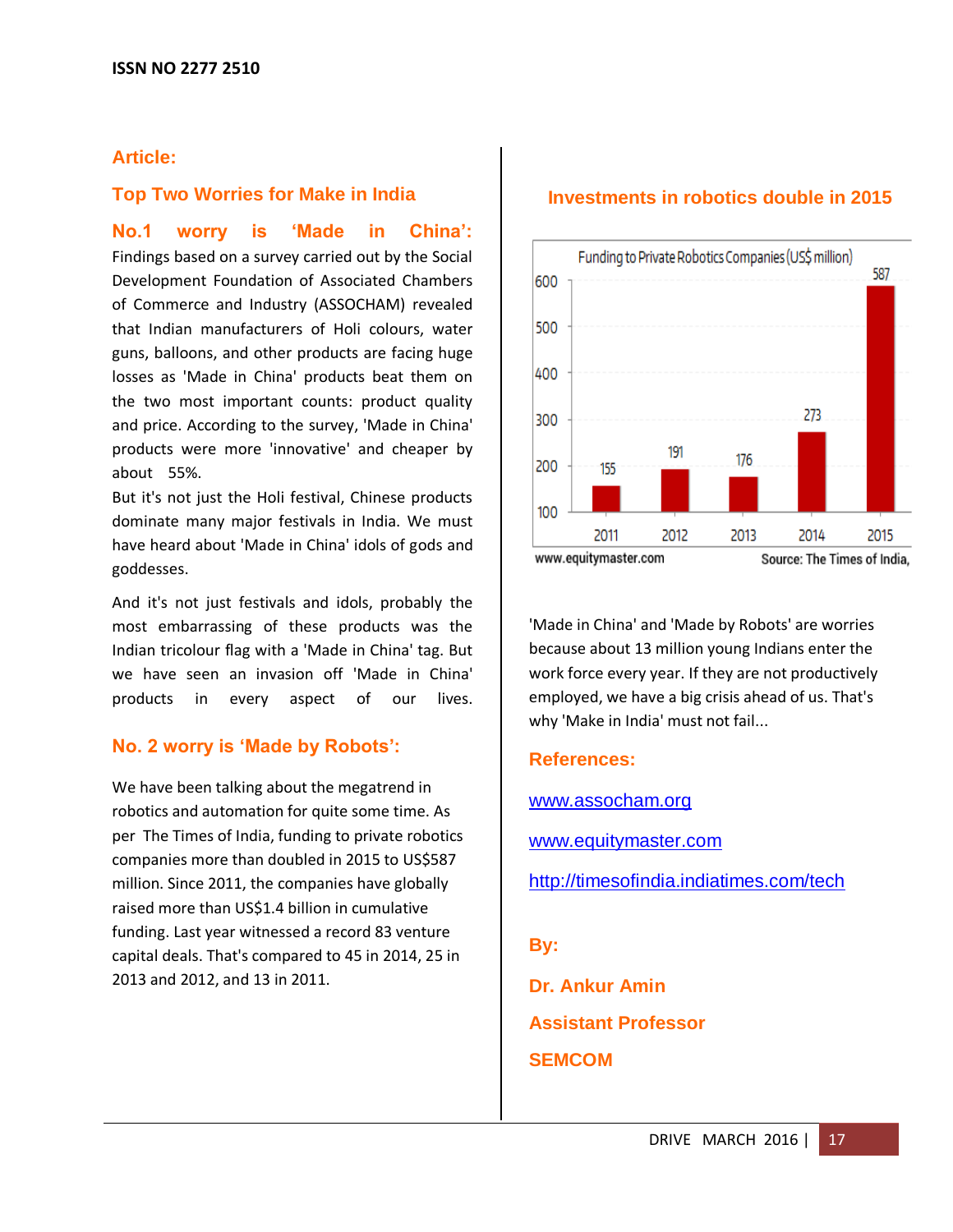### **ARTICLE**

#### **Customer Relationship Management**

Customer relationship management (CRM) refers to building one-to-one relationships with customers that can drive value for the firm. The continuing evolution of CM is made possible by understanding the interactive relationships that develop between firms and customers and among customers themselves. CRM is becoming increasingly important. The reasons are:

- Customer spending tend to increase over period of time.
- Customer acquisition costs spread over a large turnover
- Positive word of mouth is powerful tool of promotion as satisfied customer becomes referrals.
- Operating cost fall as customers know the firm's product, services and policies.
- Loyal customers are less price sensitive, allows the firm to maintain if not improve its margin.

CRM concentrates on creating customer value. Value creation is a process and key to success.

The very first step is defining customer actions it includes to understand customer psychology i.e buying behavior, characteristics and other customer related aspects.

The second step is to know properly expectations of customers with reference to product. This is about knowing needs and wants of customers with reference to service delivery level and product quality.

The third stage is about designing customer value model which is about performance measurement.

The last step is implantation of the customer delivery model with full accuracy and perfections. Making available all requirements like infrastructures both physical and IT.

In this competitive era one cannot deny importance of CRM. It is making customers realized that they are being taken care by the marketers.

#### **References:**

- Customer relationship management by Simon Knox and Adrian Payne published by Butterworth- Heimmen Jordan. 2003
- Customer relationship management by Shubasis Das (2007) published by EXCEL books – New Delhi.
- www.drvkumar.com

#### **By:**

**Dr. Reena Dave Assistant Professor SEMCOM**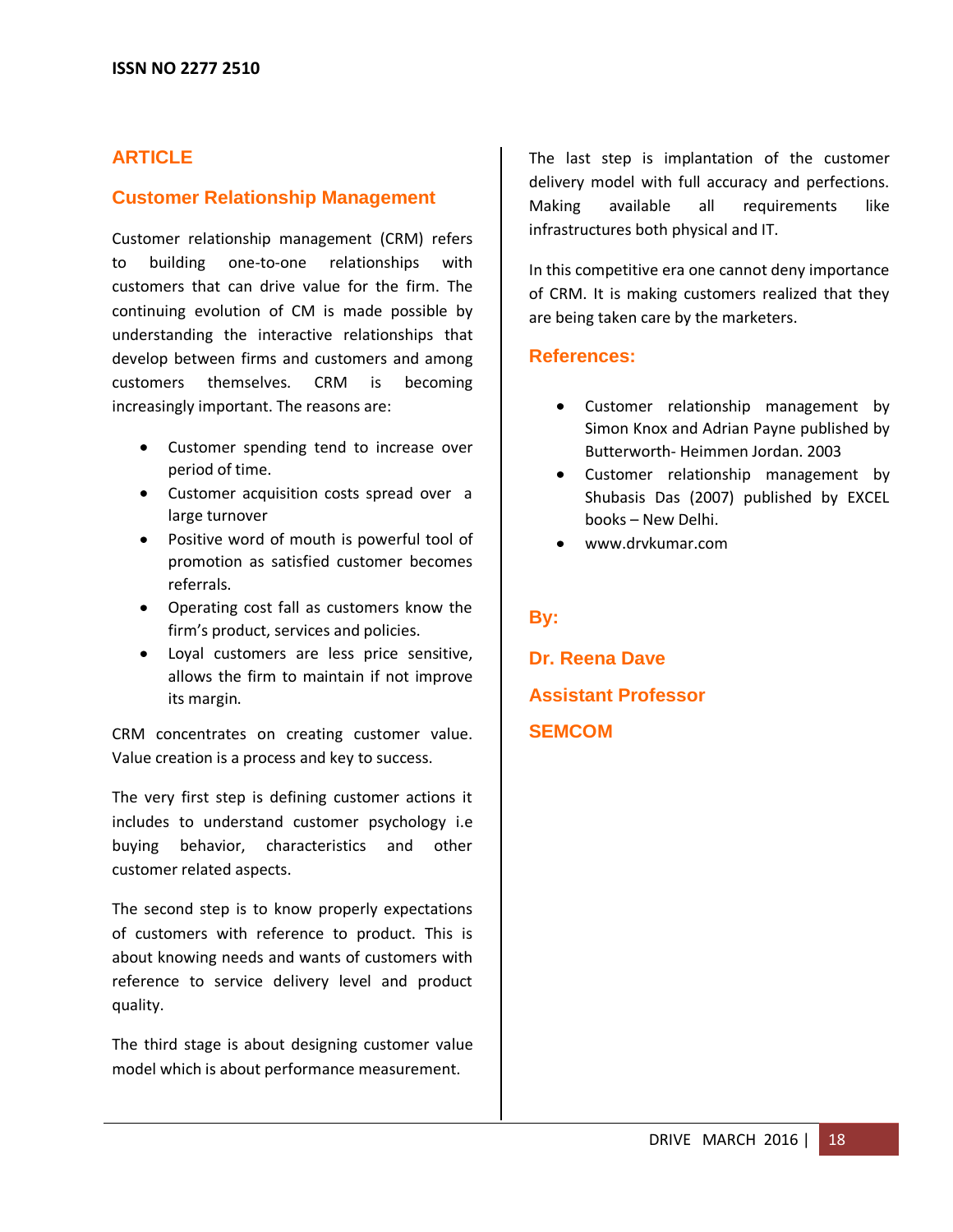#### **COMMUNICARE**

#### **Communication among Team Members**

Working in a team is a common practice in most of the modern organizations. Companies now appoint several people with different skills on a common project. Since flawless administration and impeccable outcome ask for fine blend of several skills, team is an indispensable component of the modern management. Working in a team requires certain skills in team members. They must exhibit these skills while working together for a common goal. Every member in the team must realize his role in the team. Role efficacy is very important for every member in a team as it helps members know their responsibilities towards the completion of the task. Not to trespass in others' role is also an awareness to be developed. Effective and one to one communication with every member in a unique way helps attain synergy among team members. Any team appears externally as a strong one only when the members have cohesion and harmony among them. This is possible through effective verbal and non-verbal communication. One member must sense the need of the other and should act compatibly so as to balance the gap. Sometimes, problems are to be sensed through non-verbal cues and act soon so that a problem may be avoided. At the same time members must seek for the support of each other rather than taking responsibility on self. Asking support from team members generate a sense of belongingness and acknowledging one's support requires lot of courage and open heartedness. Trust among team members is one more crucial factor. It helps fight external threat and overcome challenges posed by external forces. Trust that team members will support, trust, that a team will achieve works as strongest drive for members to face the challenge. Internal conflicts or rather dissatisfaction must be

sort out through effective communication. Sometimes, not communicating verbally and assuming certain things as all right may lead to misinterpretation of the real problem which later may turn out to be a crisis for an entire team. Team members may misunderstand the motives of their teammates and sometimes they misunderstand the personality of the member as misfit. That's why any doubt about any small issue should be clarified at the beginning only. They must share their feedback among themselves and at the same time others' opinions should also to be evaluated as per the task on hand. Effective communication helps team achieve its goal comparatively faster. Ensuring communication among all members is the team leader's responsibility. He must see that people cohesively discuss their issues and work compatibly towards attainment of the goal. Team effectiveness also helps professional development of the members which in turn contribute to more effectiveness of the team.

#### **By:**

**Dr. Nishrin Pathan Assistant Professor SEMCOM**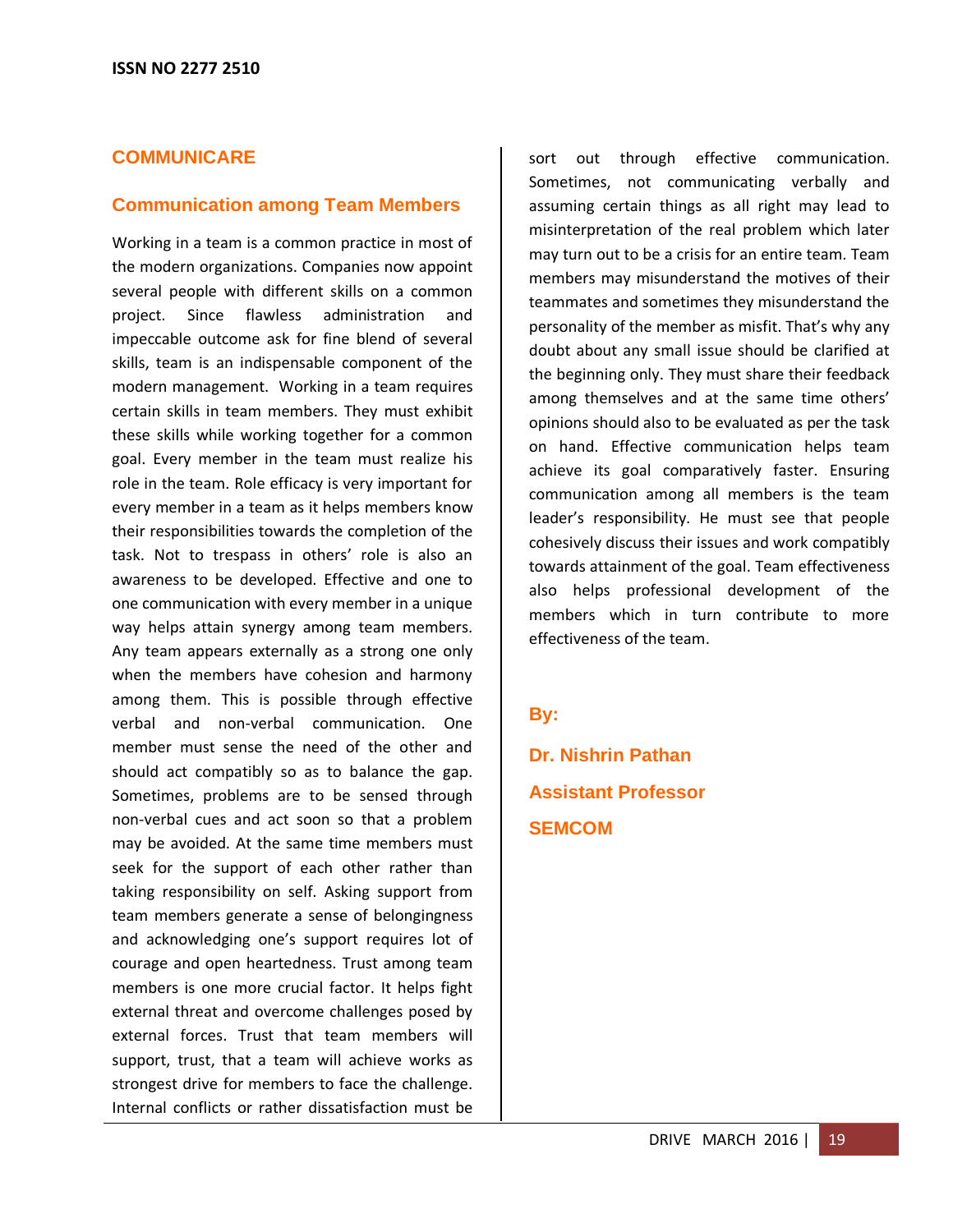#### **MY VOICE:**

# **The World of Wisdom and the Journey to an Exciting World**

The increasing use of information and communication technology, the advent of world wide web, the increasing number of internet connections, the development in the mass media of communication, particularly television with plethora of channels ranging from news to sports, movies to drama and fashion and lifestyle to spirituality, the way in which people generally receive information has changed from book or newspaper or magazine reading to viewing television and obtaining the information online through reading e-news, e-magazines and other online sources (including websites and blogs).

When parents, grandparents impart life values to children by telling stories from books, it has the positive impact of imbibing the right kind of ethics and values in children, right from their childhood and plays a crucial role in their personality development in growing years and later years of their life. It is rightly said that the book(s) are our best friends. Reading a book is like a journey to a different world with the advantage of getting acquainted with different cultures, food, cuisine, art, life style and promotes in developing the better understanding of the world including different cultures and lifestyle. Books are the oceans of wisdom and enables the people to look at the situation from a different perspective in a holistic manner with a positive attitude. Lord Krishna rightly said in Bhagwat Gita, knowledge is most pious and pure and advised prince Arjun to obtain knowledge as a way to grace and salvation.

Knowledgeable people are respected everywhere. Book reading and understanding enhances knowledge about different disciplines and makes for a versatile personality.

Book reading enables us to know what is happening around the globe, new discoveries in science and medicine, marvels of engineering and technology, global environmental issues and opportunities and challenges before the world economy, to mention a few. Then there are books on positive thinking and positive attitude which emphasizes the significance of positive thinking for the success in various noble human endeavors, be it sports, business or art, the list is endless. There are books of fiction, economic philosophy, biographies of world famous industrialists depicting their opportunities and challenges and their way to fame and glory through sheer hard work, imagination, creativity, noble goals to serve the society with affordable products and services and resultant success. Then there is a collection of plays and poems by well-known poets, which provides glimpses of human greatness, challenges etc. William Shakespeare rightly said that the world is a stage and we are the actors, playing our roles in the stage of life. Reading the plays, poetries, books on positive thinking and positive attitude, autobiographies and biographies of well-known leaders, books on spirituality to mention a few, exposes the individual to a totally new world with lots of learning pertaining to desirable good values and ethics.

Book review as part of educational curriculum can definitely promote the habit of book reading. Book review clubs where members review books can also ignite and create interest in book reading and thereby contribute to personality development,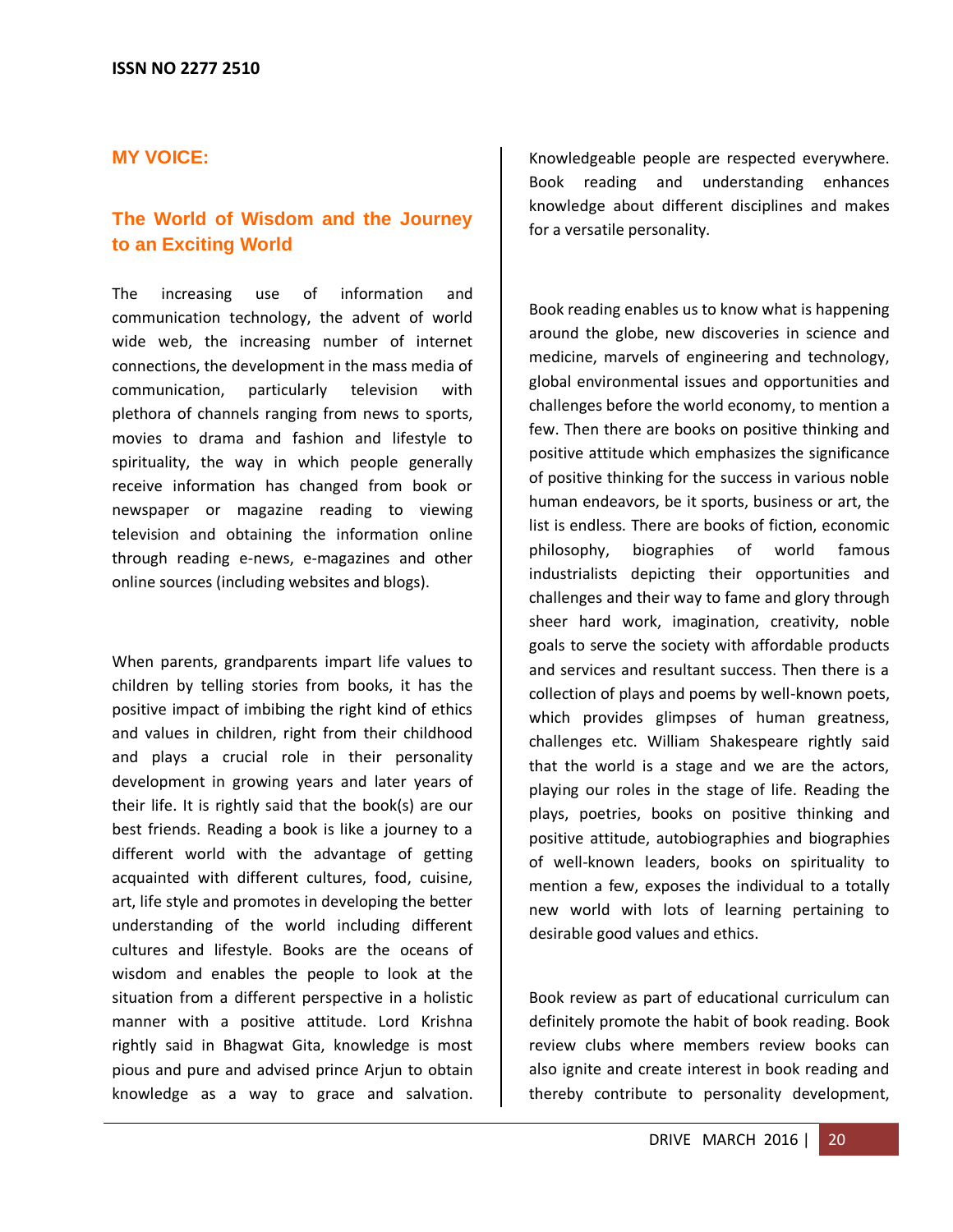learning interpersonal skills, managerial and leadership skills to mention a few. E-book reading in the age of information and communication technology has the advantage of providing the reader(s) with array of books on varying disciplines.

#### **By:**

**Mr. Sunil V. Chaudhary Assistant Professor SEMCOM**

#### **Accounting Aura:**

#### **The Changing Face of Accounting Industry**

An increase in the complexities associated with corporate transactions as well as the growth of businesses has brightened the prospects for individual seeking a career in the field of accounting. Moreover, health care and taxes remain the fastest growing areas. The changes in the socio-economic environment and the developments taking place in the business world have led to the emergence of certain trends across the accounting industry.

The computerization of accounting methods has led to a drastic change in the accounting trends. Therefore, the accountants are required to understand and apply new computer programs. Moreover, organizations need the accounting professionals who are capable of understanding the information technology as well as financial aspects of various business expansion initiatives. Besides this, the contemporary organizations are looking for employees who are capable of analyzing as well as processing data. In addition, a skill set comprising of diverse qualities is an added advantage besides financial expertise. Consequently, the organizations focus on employing the best among the available candidates.

Apart from these, the companies are seeking financial experts and accountants who possess a varied experience in different environments. The expectation of employers now ranges from an international experience to IT savvy professionals. Moreover, good communication skills are preferred since accountants need to communicate the financial information to their non-financial coworkers.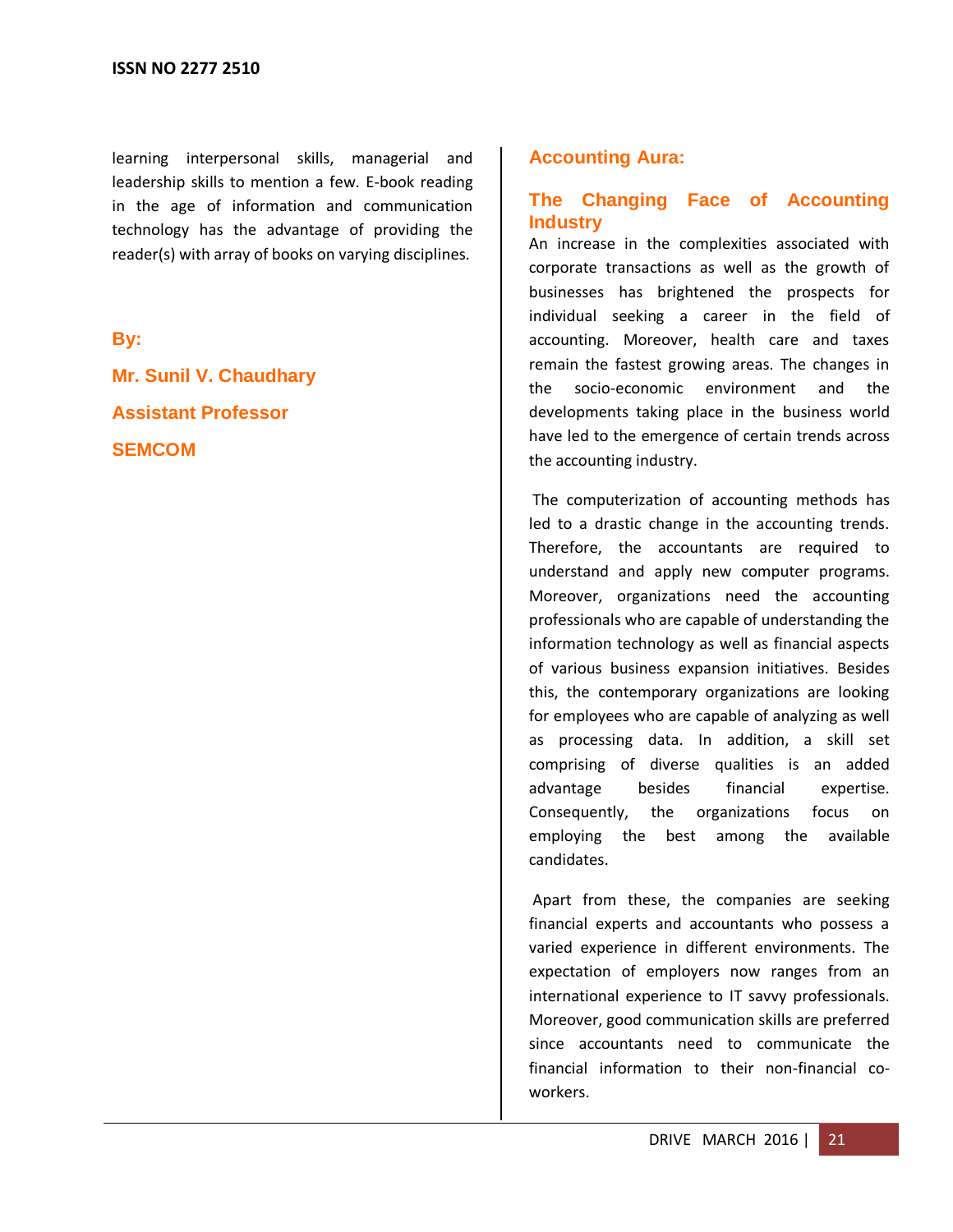With the changing scenario of industry, accountants are also seeking a change in their image. Therefore, majority of accountants are attempting to improve their networking and relationship building skills. This is extremely helpful for the professional reputation and advancement of accountants. Besides this, there is a growing demand for individuals with specialized accounting skills such as Chartered Accountant or a Certified Public Accountant.

The accounting trends have also given a new meaning to accounting as a profession. The scope of accountants is expanding with the globalization of businesses. For instance, individuals who do not want to spend the whole life in office can choose to work as contract accountants.

The financial and accounting professionals who intend to adapt to the changes taking place in accounting industry, are willing to take up new responsibilities as well as commit themselves to a new learning experience are headed towards success in their careers. Moreover, adjusting to the dynamics of industry is the best way of keeping oneself abreast with the accounting trends.

It may not be possible for organizations to keep up with the latest trends in accounting, but utilizing the services if an efficient accounting firm is an effective way of improving the profitability of business.

#### **Reference:** Online sources

**By:**

**Mr. Pratik Shah**

**Assistant Professor**

**SEMCOM**

# **Article:**

# **Data Synchronization**

# **Introduction**

Data synchronization is the process of establishing consistency among data from a source to a target data storage and vice versa and the continuous harmonization of the data over time. It is fundamental requirement for many applications. File Synchronization is one of the most commonly required data synchronization activity.

File synchronization (or syncing) is the process of ensuring that digital [files](https://en.wikipedia.org/wiki/Computer_file) in two or more devices (locations) are updated via certain rules. It is commonly used for taking backup of data on external hard drives.

In one-way file synchronization (mirroring) updated files are copied from a source location to one or more target locations, but no files are copied back from target to the source location. In two-way file synchronization, updated files are copied in both directions, usually with the purpose of keeping the two locations identical to each other.

#### **Software Tools**

There are many tools that allows file synchronization such as in-built facility of Operating System (called briefcase), Google Drive, and Dropbox.

#### **Briefcase**

You can use Briefcase to keep files in sync between two different computers on the same network. If the computers aren't on the same network, you can copy files from one computer to another by using removable media, work on those files using the other computer, and then use Briefcase to sync the changes back to the original computer. To create a briefcase you may right click in any folder or desktop and select New -> Briefcase option from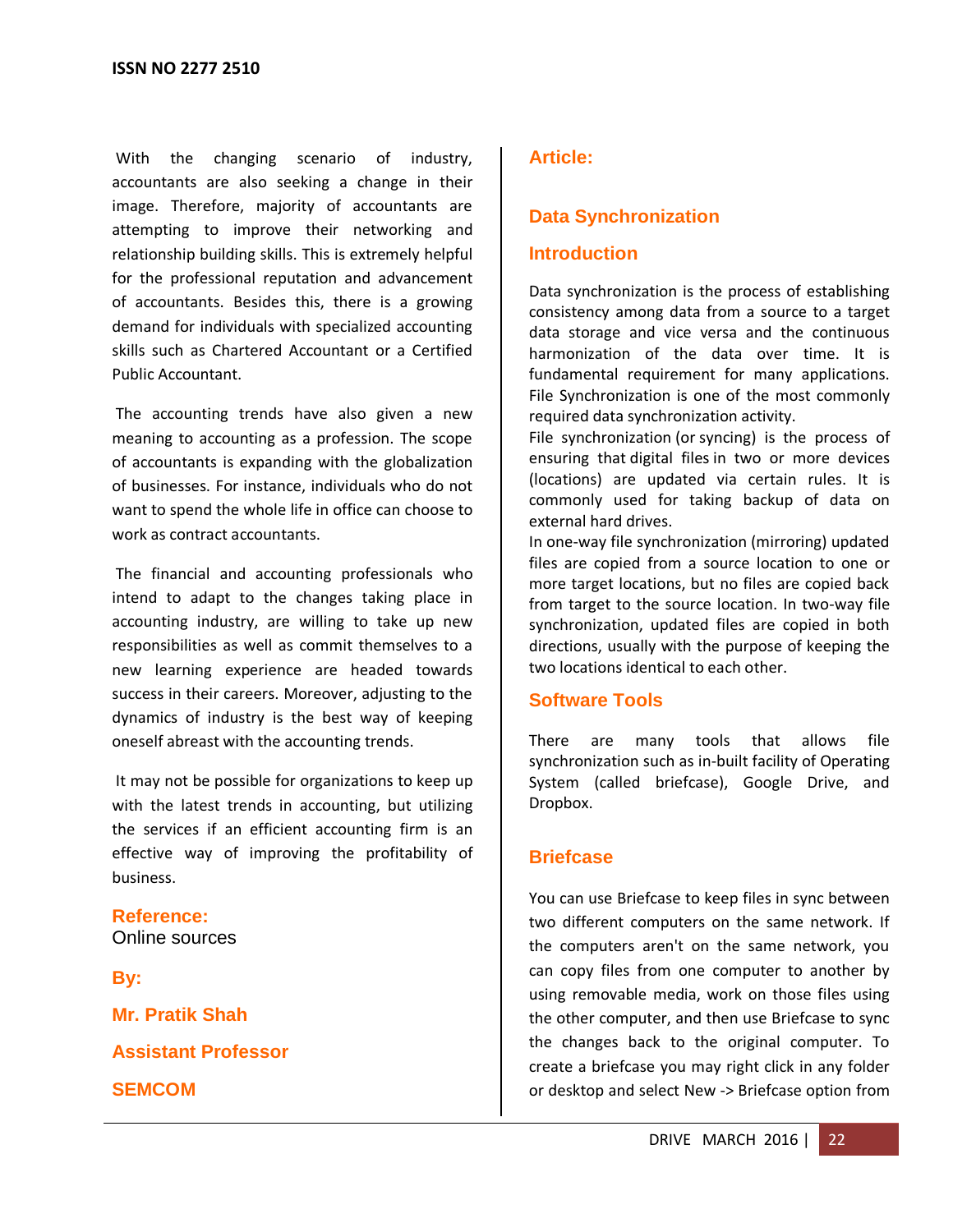the popup menu. Now simply copy files to this briefcase folder and bring this briefcase with you, i.e., copy this briefcase folder to your removable media. You may work on this removable media at other location. Do not copy the Briefcase from the removable media onto the second computer. At the end of the day you can insert removable media to home device. Right click on briefcase folder, and select Update All option to sync your data with home device. The disadvantage of briefcase is that it provides very limited functionality.

#### **Google Drive**

Google Drive is a file storage and synchronization service created by Google. It allows users to store files in the cloud, share files, and edit documents, spreadsheets, and presentations with collaborators. For Google Drive to synchronize files between the user's computer/tablet/mobile and Google Drive storage, the Google Drive 'client' software must be running on the user's computer. Some of the features of Google Drive are:

- Google Drive gives every user 15 GB of free online storage space. You can also purchase a larger cloud storage plan as you need it.
- One can store any type of file.
- Your files in Drive can be reached from any smartphone, tablet or computer.
- You can Share files and folders by inviting others to view, download and collaborate on all the files you want, no email attachment needed.
- One can save any attachment to Drive to organize and share them in a single, safe place.
- The Drive for Android can store a photo of documents as PDFs, and make files available offline. Drive can recognize objects in your images and text in scanned

documents. So you can search a word like "Eiffel Tower" and get text documents with that word, as well as images of the actual Eiffel Tower.

- You can look back for old version of file as far as 30 days on most file types, making it easy to see who has made changes and go back to previous versions.
- Google Drive for Work (paid service) includes unlimited storage for files, folders, backups and everything important. It allows you to Sync all your business files, including Microsoft Office files, across your computer, phone, and tablet to access your work whenever you need it.

# **Dropbox**

Dropbox allows users to create a special folder on their computers, which Dropbox then synchronizes so that it appears to be the same folder (with the same contents) regardless of which device is used to view it. The Dropbox client enables users to drop any file such as photo, document, or video into a designated folder. The file is then automatically uploaded to Dropbox's cloud-based service and made available to other devices of users on which Dropbox client is installed. When you move any file to your Dropbox folder, it starts syncing. The blue icon of Dropbox in notification area of Windows Taskbar means your file is syncing with Dropbox. The green icon means that your file has finished syncing and is now available from your other computers and the website. Now that Dropbox is watching your file, any changes you make will sync instantly. Some of the features of Dropbox are:

- Users may also upload files manually through the Dropbox web application.
- Files placed in Dropbox are also accessible via the Dropbox website and mobile apps.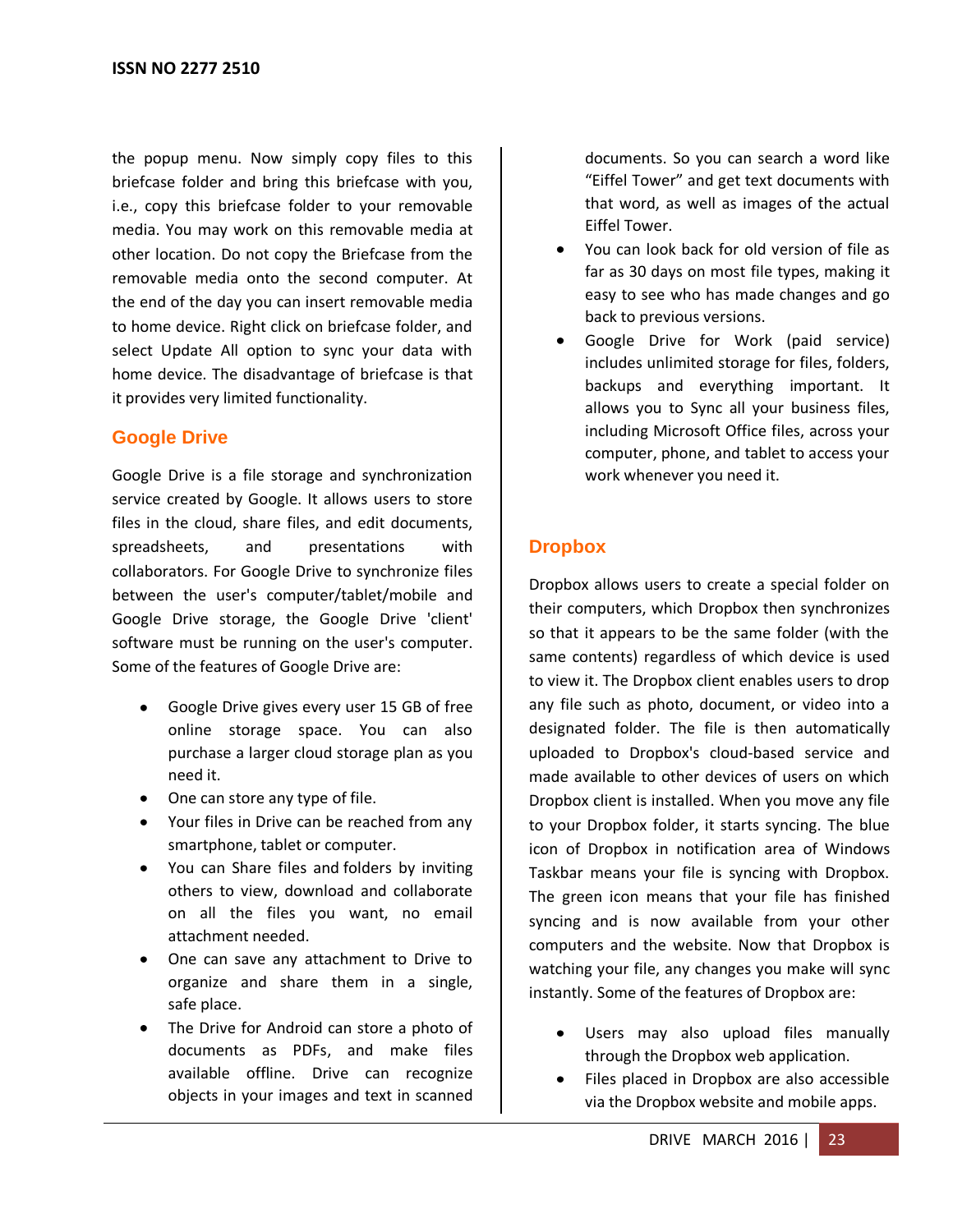- It allows you to send large files to anyone, even if they don't have a Dropbox account, via a URL, or internet link.
- One can share a folder by inviting your friends to access a folder in your Dropbox. That folder and its contents will appear in their Dropbox folders as well as yours.
- View Previous Versions allows you to view your file's change history and revert your file to an older version.
- It offers a free account with a set storage size and paid one with more capacity.

# **Advantages**

The automatic process prevents copying already identical files, and hence is faster compare to a manual copy operation performed by user.

It less error prone as user does not have to remember which files are required to copy from device-1 to device-2 or vice versa.

Transferring data between computers usually requires uploading via web forms, connecting to network drives, carrying around thumb drives, or sending emails with attachments to yourself and others. Data Synchronization software such as Dropbox makes all of these methods obsolete.

# **References:**

- [https://en.wikipedia.org/wiki/Data\\_synchr](https://en.wikipedia.org/wiki/Data_synchronization) [onization](https://en.wikipedia.org/wiki/Data_synchronization)
- [https://en.wikipedia.org/wiki/File\\_synchro](https://en.wikipedia.org/wiki/File_synchronization) [nization](https://en.wikipedia.org/wiki/File_synchronization)
- Windows Operating System online context sensitive help on Briefcase
- [https://en.wikipedia.org/wiki/Dropbox\\_\(se](https://en.wikipedia.org/wiki/Dropbox_(service)) [rvice\)](https://en.wikipedia.org/wiki/Dropbox_(service))
- [https://en.wikipedia.org/wiki/Google\\_Driv](https://en.wikipedia.org/wiki/Google_Drive) [e](https://en.wikipedia.org/wiki/Google_Drive)
- <https://www.google.com/drive/>
- [http://www.iitg.ac.in/adi07/Getting%2](http://www.iitg.ac.in/adi07/Getting%20Started%20with%20Dropbox.pdf) [0Started%20with%20Dropbox.pdf](http://www.iitg.ac.in/adi07/Getting%20Started%20with%20Dropbox.pdf)

# **By:**

**Dr. Kamlesh Vaisnav Associate Professor SEMCOM**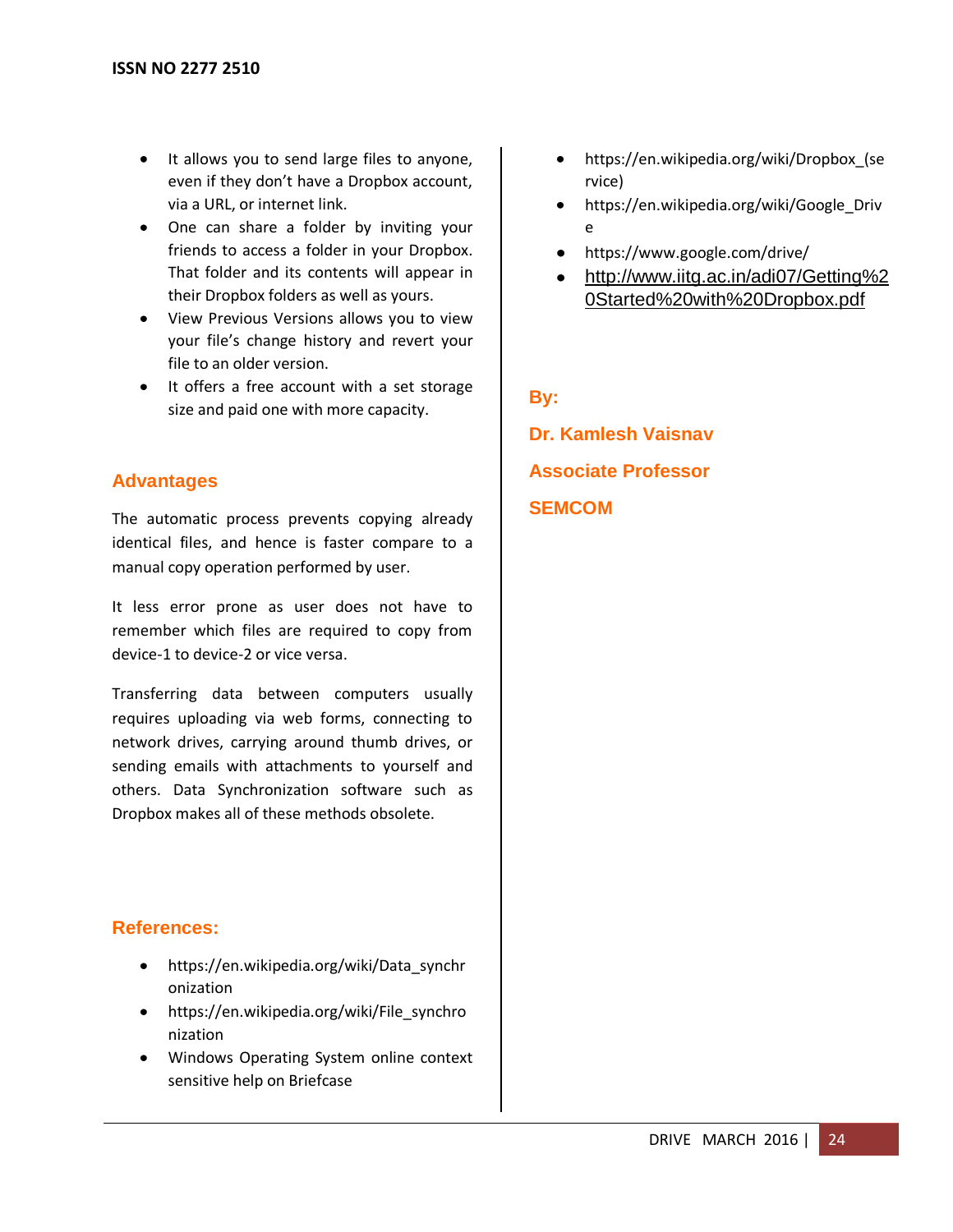#### **Article:**

# **Pro-farmer Budget 2016-17 an Economic Analysis**

We should appreciate the government concern to go beyond food security and ensure income security to farmers. In the present budget 2016- 2017 government forecasts that the income of farming families will increase many fold in 5 years. But for our surprise the ambiguity exists that there has been no equation announced to achieve this. If we think that our budget should be pro- agrarian sector, should not it proper to call for a statutory, permanent Farmer's Income Commission and Farmer's Income Guarantee Act to assure the minimum living income to farming households?

RS.35, 984 crore have been allocated for agriculture and farmers welfare. It is worth reeling the reflection on this generous allocation. This seems "Business as usual" to our representatives. The total outlay of Rs. 35,984 crores to Agriculture is being projected as a huge increase but in reality it is a peanut. In 2014-15, the outlay was Rs. 31,000 crores, which was drastically reduced to Rs. 24,910 crores in 2015-16, and now increased to Rs.35, 984 crores. Is not it surprising? Around 0.013% of total budget has been allocated for farmers, which is only Rs. 700 for each farmer if we look at the population of farmers.

We should welcome the target of bringing additional 28.5 lakh hectares under irrigation in next five years but this target amounts to less than 2% of the net cultivated area of 141 million hectares. The allocated fund for this has reduced from Rs. 13492 in 2014-15 to Rs. 12000 crores in 2015-16 under the Prime Minister Krishi Sinchai Yojana (PMKSY). However in 2014-15, out of Rs. 13,492 crores was allotted for PMKSY but only Rs. 5630 crores were spent. After the project appraisal

and success of the projects it was noticed that the project scheme lost its primary objective. Instead of catering the demand for water for agriculture it diverted its objective and catered the water need of the industrial sector. It has been seen in the famous Sardar Sarovar Dam Project, where after 30years, 6 lakh hectares is decommissioned from irrigation to industries when less than 20% of the target of irrigation is realized at ground. It is also important to think that will it be realized with centralized irrigation system which enforce displacement of a large population to realize the targets? Or the government will think about decentralized irrigation system which proved to be pro-people as it also ensures that the benefits will not transfer to the industries after it starts for the agricultural need.

When 40% of Indian farmers face drought due to climatic changes there should have been a much higher allocation to MGNREGA. The actual allocation is only RS.38, 500 crores which seems to be big only because of the drastic cuts in the past two years. The allocation should have been more, taking into consideration the 7th pay commission, inflation pressure and OROP etc. Thus budget reflects that there has been less attention given to the hike of wages under MGNREGA and other social welfare schemes. In India the informal sector employs about 93% of labor force but there has been no attention given to this sector. The Govt. has denied the long standing demand of pension and other socio-economic securities of the larger workforce working in unorganized and informal sector.

The flagship crop insurance programme, Prime Minister Fasal Bima Yojana (PMFBY) is being projected as a panacea to farmers, and this scheme commits that more than 50% of the farmers will be brought under insurance cover from the present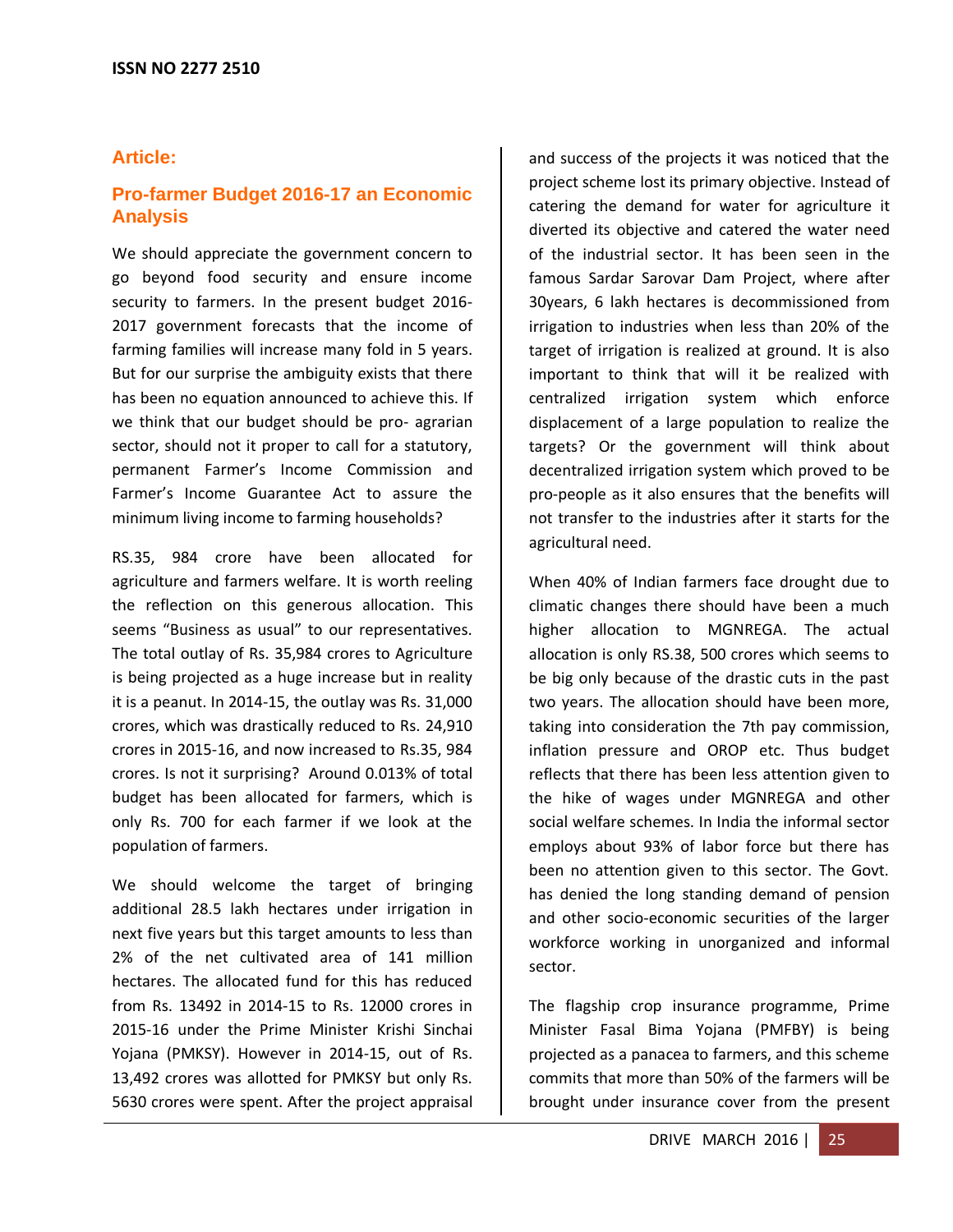level of less than 20%. The allocation for insurance has been increased from Rs. 2600 crores to Rs. 5500 crores but there is less accountability that this would cover any additional farmers, because this would only go to the insurance companies towards higher premium subsidy for the existing insured farmers and to the IT companies for surveying and monitor the crop failure and other natural calamities to claim the insurance money, hence the PMFBY also has many shortcomings to its credit.

# **By:**

**Mr. Justin John Trainee Adyapak Sahayak SEMCOM**

# **ARTICLE:**

# **Better Password Security**

All the website breaches and endless warnings about the use of weak passwords finally soaked in and resulted in a change to the most commonlyused and worst password on the Internet, which was "password".

A strong password is your first line of defense against intruders and imposters.

Strong passwords are easy to remember but hard to guess.

**How to Make Strong Password?**

- $\bullet$ **Make the password at least 8 characters long**.
- **Password contain at least 1 number, 1 Upper Case Latter, 1 Lower Case Latter and 1 Special Symbol.**
- **Don't use dictionary words**.
- **Don't just use one password for all account.**
- **Don't post it in plain sight.**
- **Never give out your password to anyone.**
- **Don't tell anyone your password**
- **Use a "password" or fingerprints for your phone too.**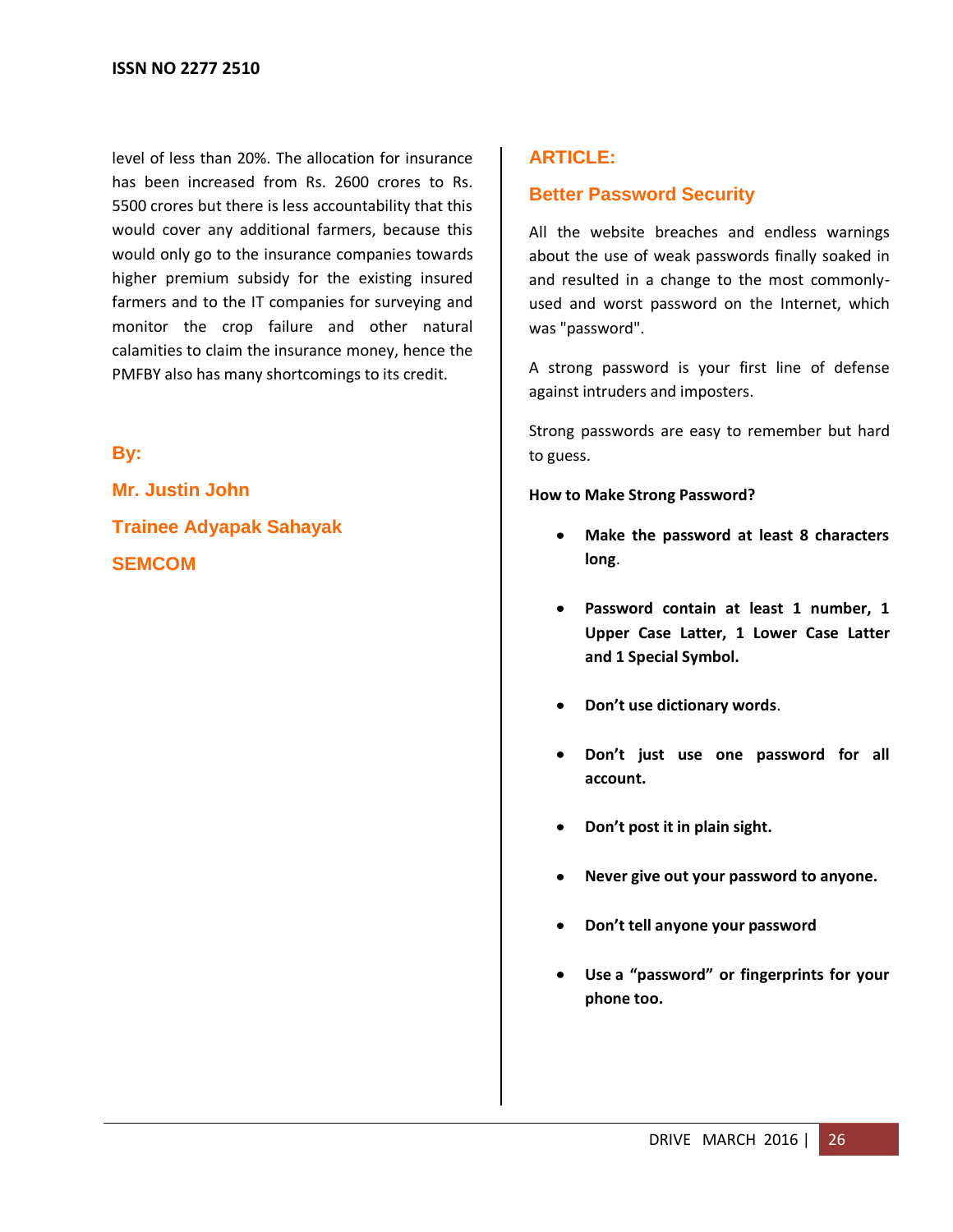**Don't use your Birth Date, Mobile number etc. as Password**.

**Like** 

**Password:**

o **Batter@security@Hack456**

<https://howsecureismypassword.net/>

Visit the above website to check your password strength.

# **By:**

**Mr. Vishnukumar Teraiya Trainee Adyapak Sahayak SEMCOM**

#### **Members of the Editorial Board:**

- **1. Dr. Kamini K. Shah**
- **2. Dr. Waheeda Sheikh**
- **3. Dr. Nehal Daulatjada**
- **4. Dr. Yashasvi Rajpara**
- **5. Dr. Subhash Joshi**
- **6. Dr. Ankur Amin**
- **7. Ms. Palak Patel**
- **8. Mr. Sunil Chaudhary**
- **9. Mr. Renil Thomas**
- **10. Mr. Yogesh Patel**
- **11. Mr. Jay Nanavati**
- **12. Ms. Hiral Patel**
- 13. **Mr. Bharat Tarapara**